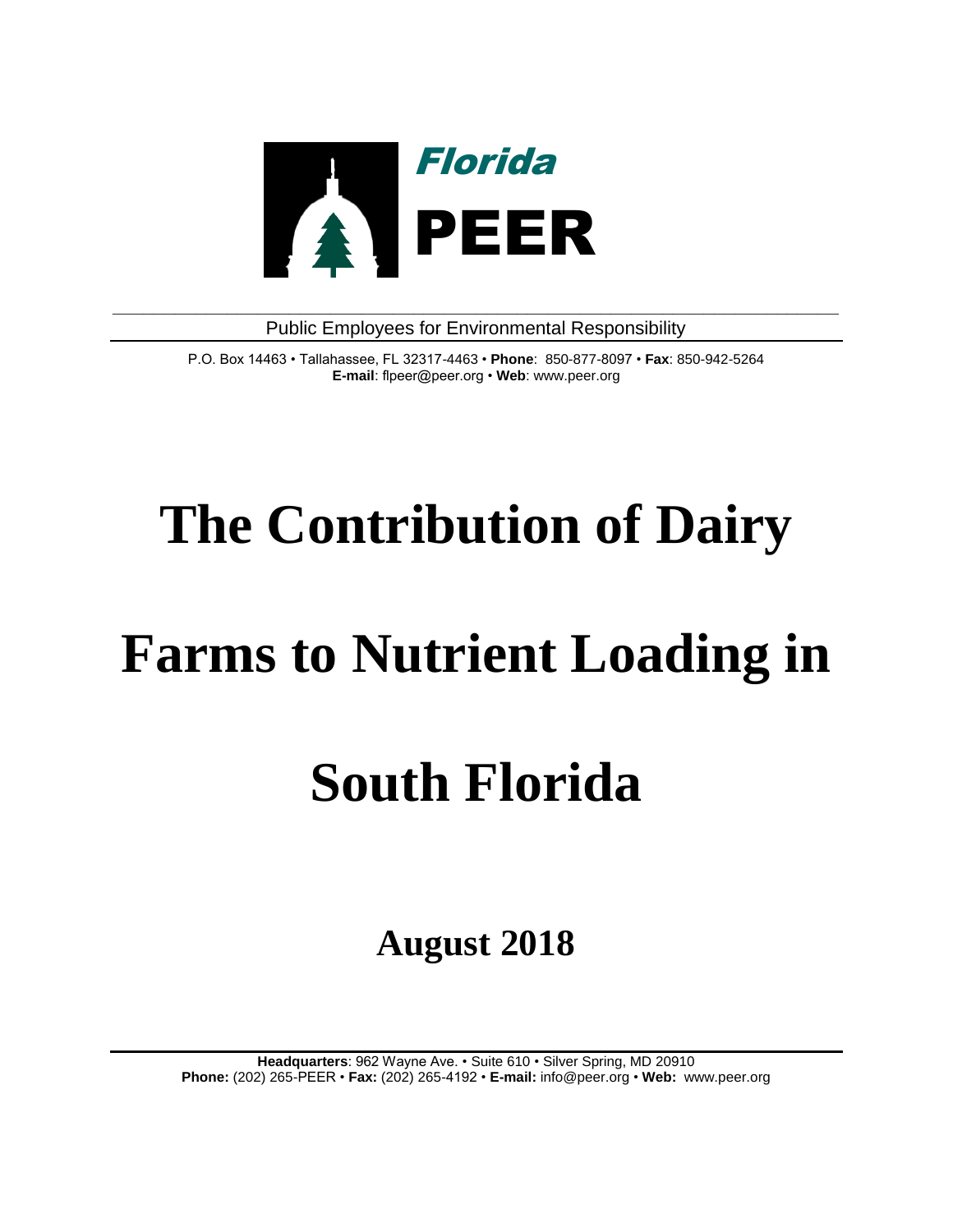In 2016, Florida and the nation were confronted with a [massive blue-green algae bloom](https://www.npr.org/2016/07/09/485367388/a-government-sponsored-disaster-florida-asks-for-federal-help-with-toxic-algae) that seemed to blanket Florida's inland waterways, particularly the St. Lucie and Caloosahatchee River basins. The impact was sudden and severe, causing [concerns](https://www.cnn.com/2016/07/01/us/florida-algae-pollution/index.html) ranging from health effects to negative effects upon Florida's tourist-based economy. Two years later, blue-green algae [has](https://www.nytimes.com/2018/07/09/us/algae-blooms-florida-nyt.html)  [returned](https://www.nytimes.com/2018/07/09/us/algae-blooms-florida-nyt.html) to Florida's waterways with a vengeance. Consequently, the Florida, Department of Environmental Protection (FDEP) has devoted resources to aid the public in [understanding](https://floridadep.gov/sites/default/files/freshwater-algal-bloom-faq.pdf) and [reporting on the bloom](https://floridadep.gov/dear/algal-bloom) and its effects. As the FDEP [notes,](https://floridadep.gov/sites/default/files/freshwater-algal-bloom-faq.pdf) "[blue-green algae, or cyanobacteria, is a type of algae found naturally in freshwater environments. This algae is a microorganism that functions like a plant in that it feeds through photosynthesis and derives its energy from the sun." The FDEP has further [warned the public](https://floridadep.gov/sites/default/files/freshwater-algal-bloom-faq.pdf) that these blooms can produce harmful toxins, yet even those that are non-toxic to humans can have negative effects on aquatic life in affected waterbodies. This year's bloom is so severe that Governor Scott has declared a [state of](https://www.accuweather.com/en/weather-news/toxic-blue-green-algae-plagues-south-floridas-waterways-governor-declares-state-of-emergency/70005487)  [emergency](https://www.accuweather.com/en/weather-news/toxic-blue-green-algae-plagues-south-floridas-waterways-governor-declares-state-of-emergency/70005487) in Florida.

Algae blooms are not new to Florida, of course. Each year the state is, to varying degrees, plagued with red tide, a different type of algae bloom that, unlike blue-green algae, typically affects Florida's coastline. These blooms are quite common, to the point that the Florida Fish and Wildlife Conservation Commission (FFWCC) issues regular [status updates](http://myfwc.com/research/redtide/statewide/) for the public. These blooms, perhaps due to their frequency, typically receive comparatively less "publicity" unless they become particularly large. 2018 is once again seeing a significant red tide bloom that is [having negative impacts,](https://www.news-press.com/story/life/food/2018/08/01/restaurants-react-pungent-smell-affecting-business-appetites/878285002/) particularly along Florida's southwest coastline. But this year's bluegreen blooms seem to be having a disproportionate impact upon Florida's [environment](http://www.orlandosentinel.com/business/os-florida-algae-bloom-20180710-story.html) and [economy.](https://www.naplesnews.com/story/news/local/2018/07/14/floridas-algae-crisis-how-affecting-businesses/783906002/) As such, a significant amount of attention has been focused upon that bloom and its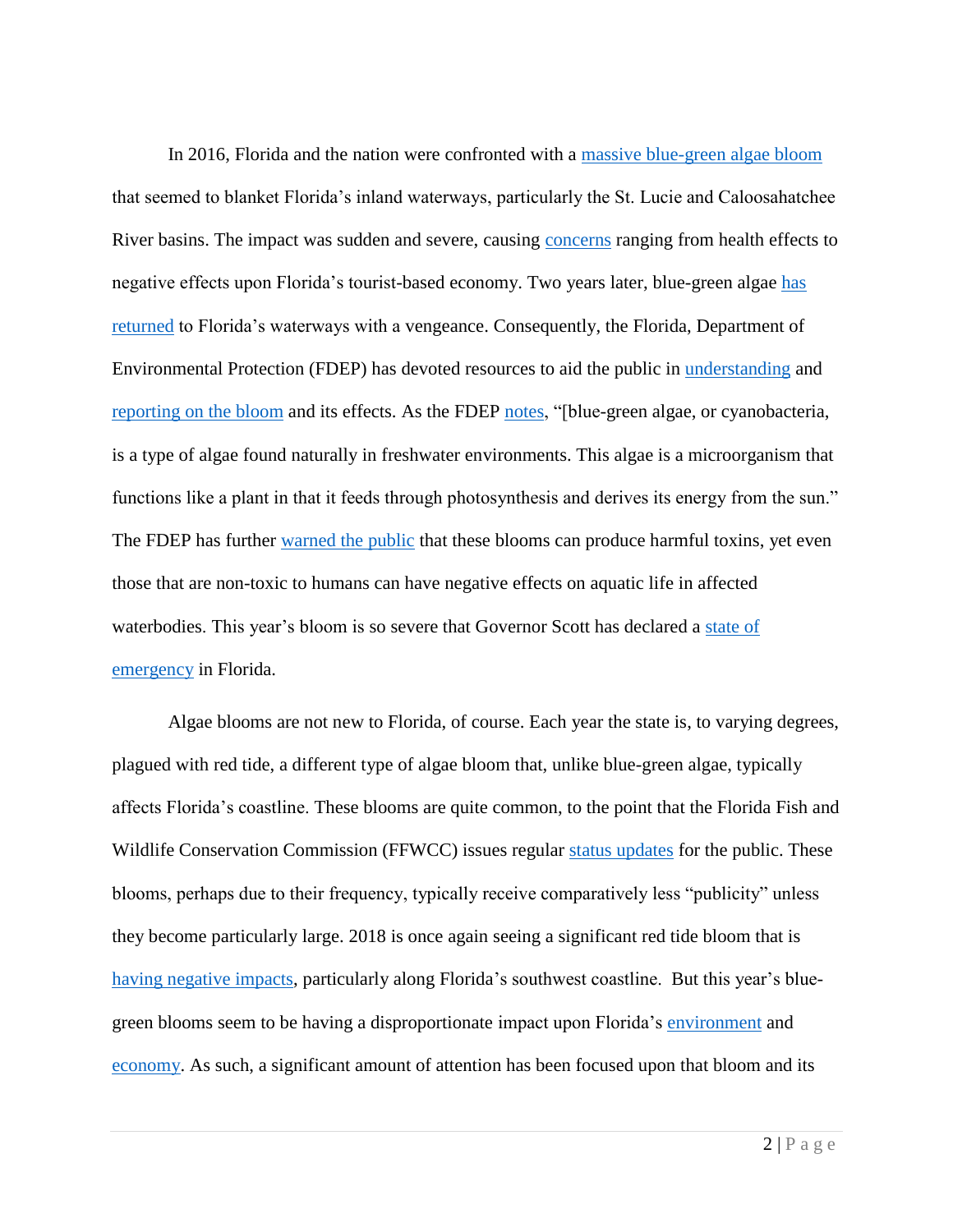causes (at least until recently when the size of Florida's red tide grew and has been demanding additional attention).

On a superficial level the conditions that brought about the 2018 blue-green algae bloom are [well known.](https://www.miamiherald.com/news/local/environment/article213849429.html) Hurricane Irma produced extensive rainfall totals that caused a rise in the water levels in Lake Okeechobee, an event that (together with [record May rainfall\)](https://www.news-press.com/story/news/2018/07/17/algae-bloom-fort-myers-cape-coral-caloosahatchee-lake-okeechobee/788383002/) ultimately resulted in the U.S. Army Corps of Engineers (ACOE) releasing some of this water into the St. Lucie and Caloosahatchee Rivers and their tributaries. According to the ACOE, the releases were required to [prevent potential flooding](https://www.accuweather.com/en/weather-news/toxic-blue-green-algae-plagues-south-floridas-waterways-governor-declares-state-of-emergency/70005487) to communities that could have otherwise occurred were the Herbert Hoover Dike to fail.

For his part, Governor Scott has tried to lay the blame for the 2018 algae bloom at the doorstep of the federal government, declaring that the bloom is the result of the federal government's failure to ["fix the Dike that they operate.](https://www.flgov.com/2018/06/20/gov-scott-directs-dep-to-take-steps-to-curb-potential-algae-blooms/)" This approach is not new to Governor Scott. He asserted the [same thing](https://www.youtube.com/watch?v=99eF210HpAg) in 2016, when the state was hit by that bloom, but it is a position that has [not been shared](http://www.orlandosentinel.com/opinion/os-ed-rick-scott-gop-responsiible-for-algae-disaster-paula-dockery-070716-20160706-story.html) by his colleagues.

Further, the Governor's position doesn't answer the fundamental question of why the releases of this "Lake O" water, as it is often called, are triggering these massive blooms. The answer is not hard to find. When excessive rainfall falls on Lake Okeechobee, particularly in conjunction with tropical events such as Hurricane Irma, it [churns the bottom sediment](https://www.news-press.com/story/news/2018/07/17/algae-bloom-fort-myers-cape-coral-caloosahatchee-lake-okeechobee/788383002/) in the lake and surrounding rivers. And this sediment is laden with nutrients that feed algae. Nowadays, much of the discussion continues to center around the ways to [solve](https://www.npr.org/2018/07/06/626601088/figure-out-how-to-cheaply-fix-algae-blooms-and-win-10-million) the harm caused by the release of these nutrients from Lake Okeechobee. And much of that discussion ultimately ends up in addressing the prospects of [purchasing land](https://www.news-press.com/story/news/environment/2017/03/11/water-wars-battle-hearts-and-minds-voters-swfl-money-messaging/99011858/) south of Lake Okeechobee from the sugar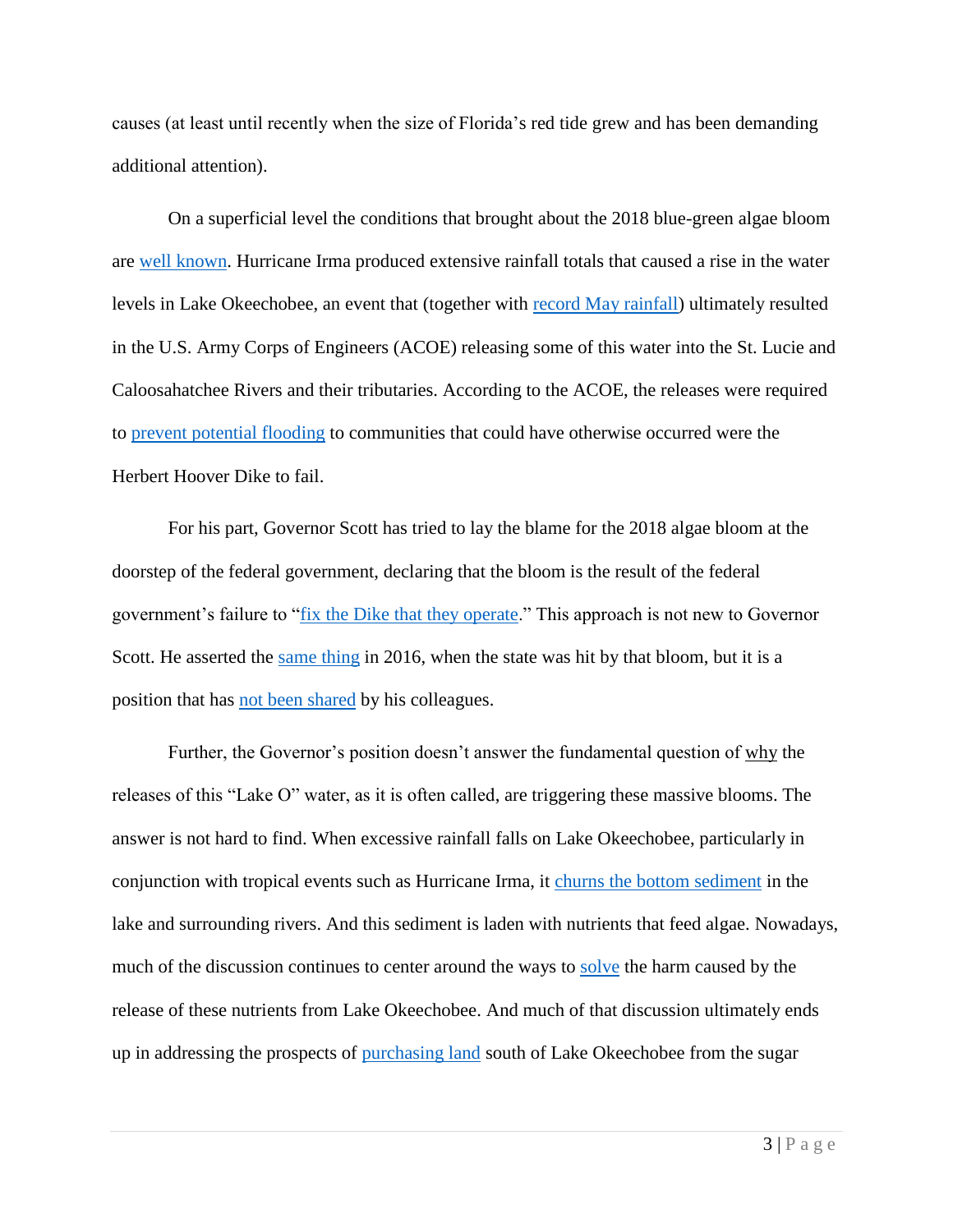industry so that the land can be used to construct reservoirs that can serve as repositories of nutrient-laden water from the lake.

While the issue of how to handle the massive discharges of water from Lake O is critically important, we submit that the issue of how these nutrients ended up in the lake is equally important. And the fact is that scientists have long known that the offending nutrients have multiple sources. Thus far [sugar farming](https://thenewtropic.com/algae-everglades-sugar/) has gotten much of the attention in the press, and perhaps deservedly so. However, "Big Sugar" is not the only offender.

Sea Grant Florida, a university-based program that works in conjunction with the University of Florida and NOAA recently issued an article that points out that there are currently enough nutrients in Lake Okeechobee that these levels would remain high "for the next 50 years, [even if farming stopped today.](https://www.flseagrant.org/news/2018/07/the-algae-bloom-is-back-but-why/)" The source of these nutrients has been, and continues to be, a mixture of farming, residential and corporate fertilizer usage, leaking septic tank systems and cattle ranches to the north of Lake Okeechobee. These discharges have seen only limited regulation and recent attempts by the EPA to curtail them have met fierce resistance from the business community, the FDEP and Florida's elected officials. As *Florida Phoenix* recently [pointed out,](https://www.floridaphoenix.com/2018/08/03/yes-this-really-is-rick-scott-adam-putnam-and-pam-bondis-fault/) the State of Florida, lead by Governor Scott, Attorney General Bondi, and Commissioner of Agriculture Putnam, went so far as to sue the EPA to prevent the EPA from finalizing an agreement to help restore the Chesapeake Bay. The EPA had reached this [agreement](https://www.miamiherald.com/opinion/opn-columns-blogs/carl-hiaasen/article1960146.html) with six states and the District of Columbia. The impetus behind the lawsuit was the concern that such an agreement could result in efforts by the EPA to take a more aggressive approach in forcing Florida to curb the discharge of nutrients that have been plaguing Lake Okeechobee.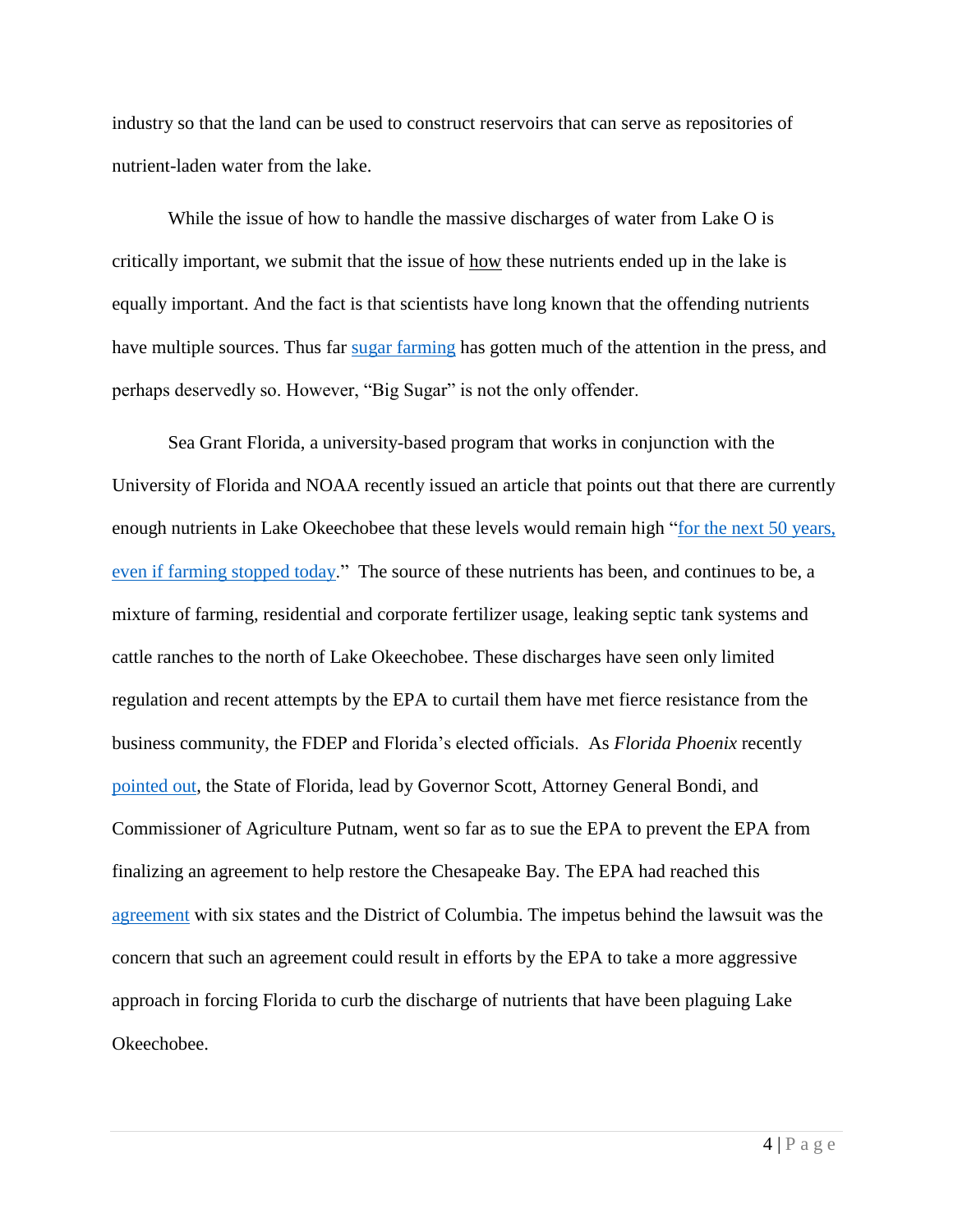The resistance to efforts to require a reduction on the discharge of nutrients is, as it has most always been, lodged in the [concern](https://www.floridaphoenix.com/2018/08/03/yes-this-really-is-rick-scott-adam-putnam-and-pam-bondis-fault/) that new or expanded regulations would be too costly for the regulated community. Consequently, what has developed over the years is a patchwork of what is realistically described as "suggestions" that initially originated out of Florida's Department of Agriculture & Consumer Services (FDAC), since it had statutory authority over the agricultural and ranching communities. That authority was provided by Chapter 500, Florida Statutes. However, with the growth of environmental concerns the FDEP was also given statutory authority to regulate these communities. Chapter 403, Florida Statutes, was the vehicle that provided that authority. The FDEP has taken that authority and developed administrative rules that address agricultural and ranching discharges. Those rules are found in Chapter 62 of the Florida Administrative Code.

In this report we are considering the impacts to Lake Okeechobee from one section of the agricultural and ranching industries, that section being concentrated animal feeding operations, known in the industry as "CAFOs." The CAFO operations with which this report is concerned are dairy farms. By rule, the FDEP has defined them as dairy farms having at least "700 mature dairy cattle (whether milked or dry cows)." (62-670.200(3)(b), F.A.C.

### A. An Overview of CAFOs

What are CAFOs and why should anyone care about their operations in South Florida? According to the Natural Resources Conservation Service (NRCS), a division of the United States Department of Agriculture (USDA), [CAFOs are farms](https://www.nrcs.usda.gov/wps/portal/nrcs/main/national/plantsanimals/livestock/afo/) that house large numbers of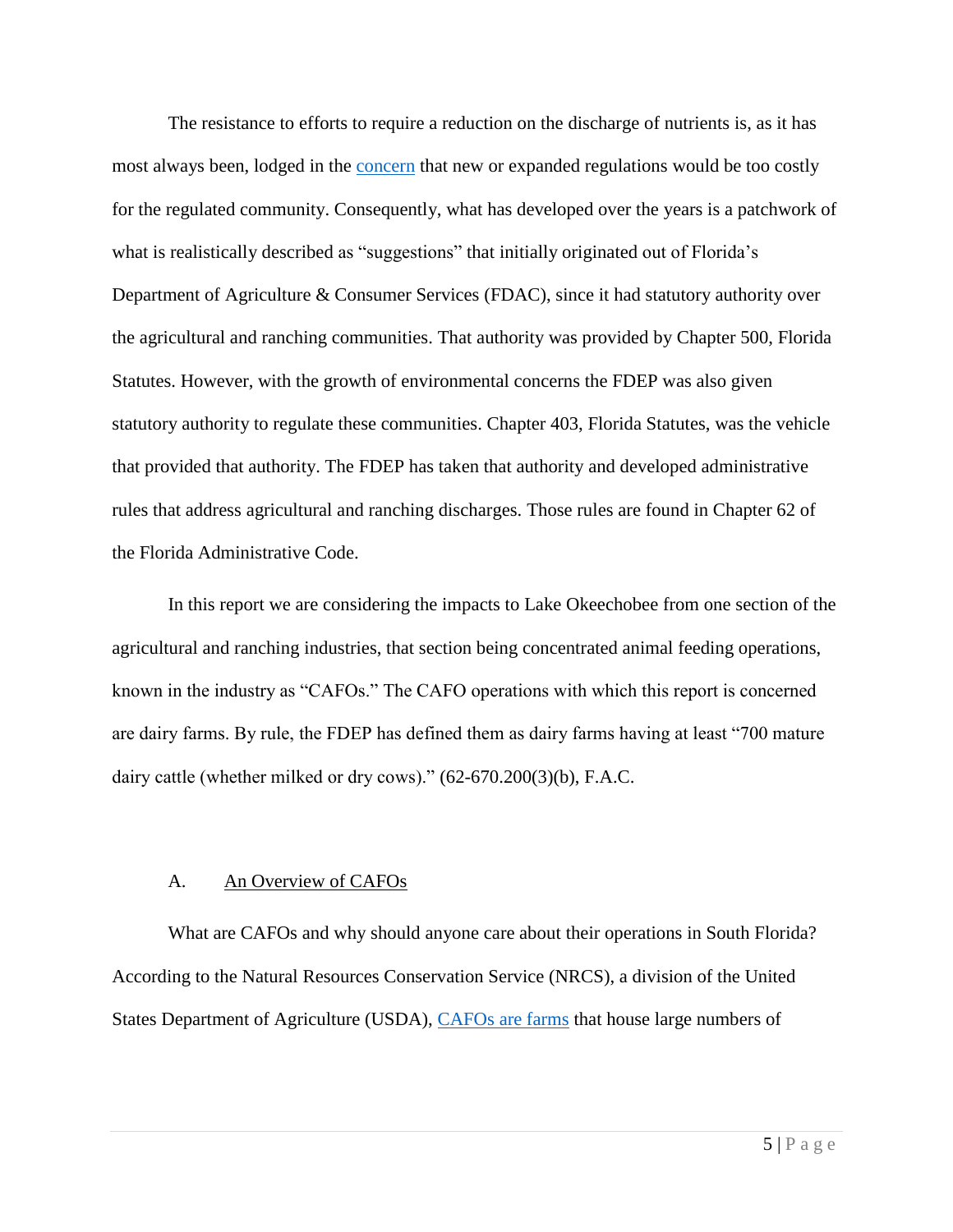animals such as dairy cows in confined situations.<sup>1</sup> Setting aside the issue of the conditions under which these dairy cattle are housed, the bottom line is that these are factories for the production of a product, as opposed to open fields over which cattle are allowed to roam and graze. The USDA points out that, by definition, even the smallest CAFOs have at least 700 dairy cows.

From a pollution standpoint, these farms produce huge amount of animal waste.

*Extension*, a trade publication, [puts it this way:](http://articles.extension.org/pages/15476/liquid-manure-storage-ponds-pits-and-tanks)

 $\overline{a}$ 

Dairy cattle generally generate larger manure volumes per live weight than swine, beef, or poultry. A mature dairy cow weighing 1,400 pounds can generate around 14 gallons (about 120 pounds or 1.9 cubic feet) of feces and urine each day with an average asexcreted solids content of around 12 percent.

The Grace Communications Foundation, citing the USDA, [notes that:](http://www.sustainabletable.org/906/waste-management)

- Over 335 million tons of "dry matter" waste is produced on these farms every year in the United States.
- A single dairy farm "with 2,500 cows produces as much waste as a city with around 411,000 residents."
- And while human waste is treated before being released back into the environment, laws typically require no such treatment for waste produced by livestock.

The Sierra Club has also [reported](https://www.sierraclub.org/michigan/why-are-cafos-bad#pollutants) that "even the smallest CAFO" produces an amount of urine and feces that is the equivalent in volume to the amount produced by 16,000 human beings. In the same report, the Sierra Club also points out that the effluent produced by CAFOs, in addition to animal waste, typically contains things such as antibiotic-resistant bacteria, chemicals

<sup>&</sup>lt;sup>1</sup> The animals being used in CAFOs are not limited to dairy cows. They sometimes include other livestock such as beef cattle, chickens and hogs.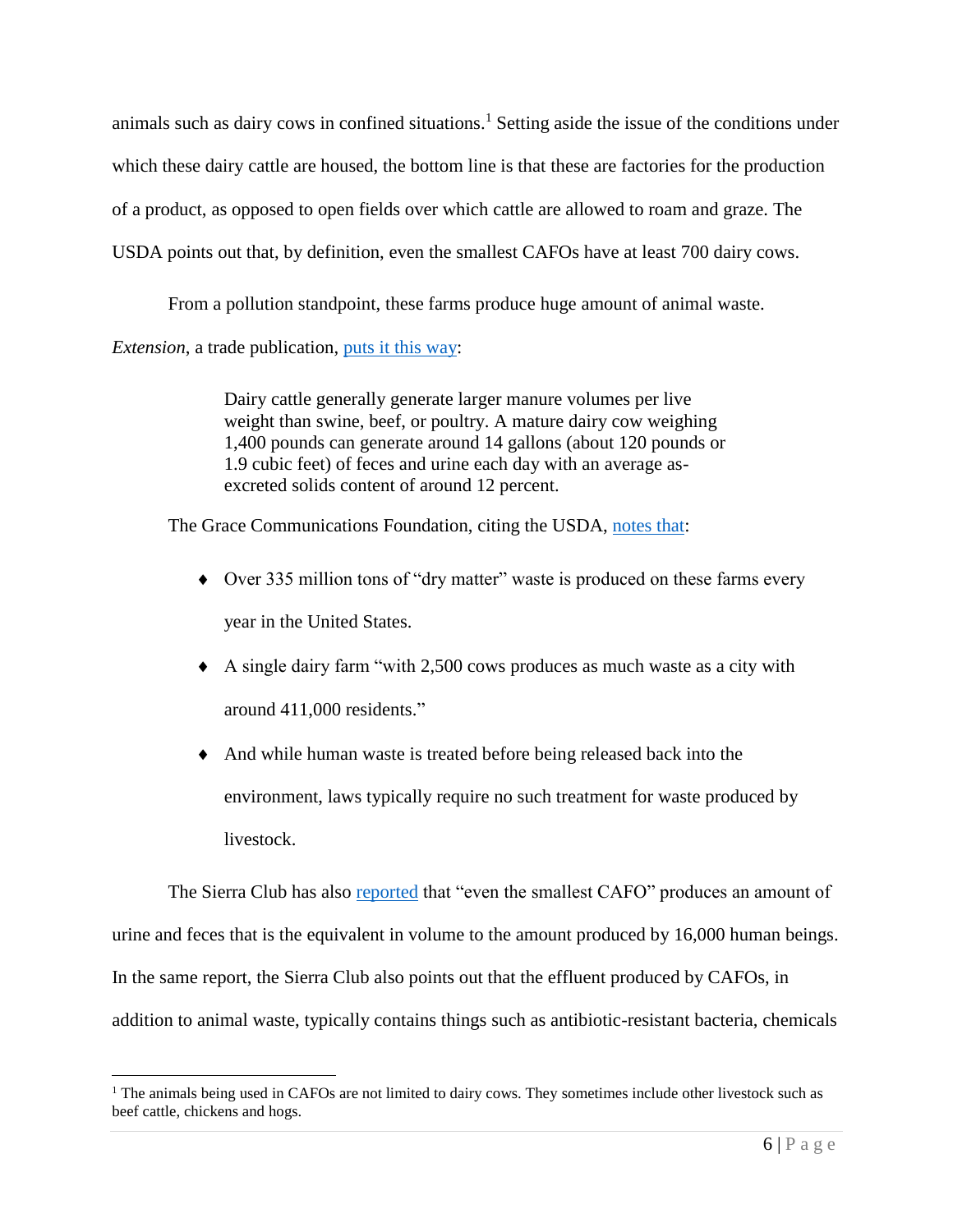used in caring for cattle, cleaning agents, ammonia, heavy metals, milkhouse waste, and fermented fodder.

In terms of waste production, therefore, even the more conservative figure used by the Sierra Club in its report points to a single dairy cow producing the equivalent volume of waste as roughly **23** human beings. And as the statutes and rules that we will discuss below indicate, unlike municipal wastewater treatment plants, these dairy farms are required to provide very little "treatment" of this waste. Further, what little requirements for treatment do apply are applicable only to these larger farms, i.e. farms with 699 dairy cattle or less have no similar restrictions. The single exception to this rule is that the FDEP Secretary can designate a smaller operation as being a CAFO if there is a showing of what amounts to extenuating circumstances.<sup>2</sup> Such designations are unlikely, particularly given the FDEP's historic reticence to impose permitting requirements on even those farms that had, for years been deemed to be CAFOs by the federal government.

#### B. The Statutory and Administrative Framework Governing CAFO Discharges

In order to understand where we are as a state, we must understand the legal umbrella under which the FDEP and its permittees operate. This begins with the granting of authority to the FDEP to regulate discharges of wastes through the adoption of rules. This authority is found in § 403.061(7), Fla. Stat., although the Department's authority is strategically limited on a point that is particularly important to dischargers of animal waste. Specifically, included in this grant is the [following limit:](http://www.leg.state.fl.us/Statutes/index.cfm?App_mode=Display_Statute&Search_String=&URL=0400-0499/0403/Sections/0403.061.html) "Rules adopted pursuant to this act shall not require dischargers of waste into

 $2$  See, 62-670.400(3), F.A.C.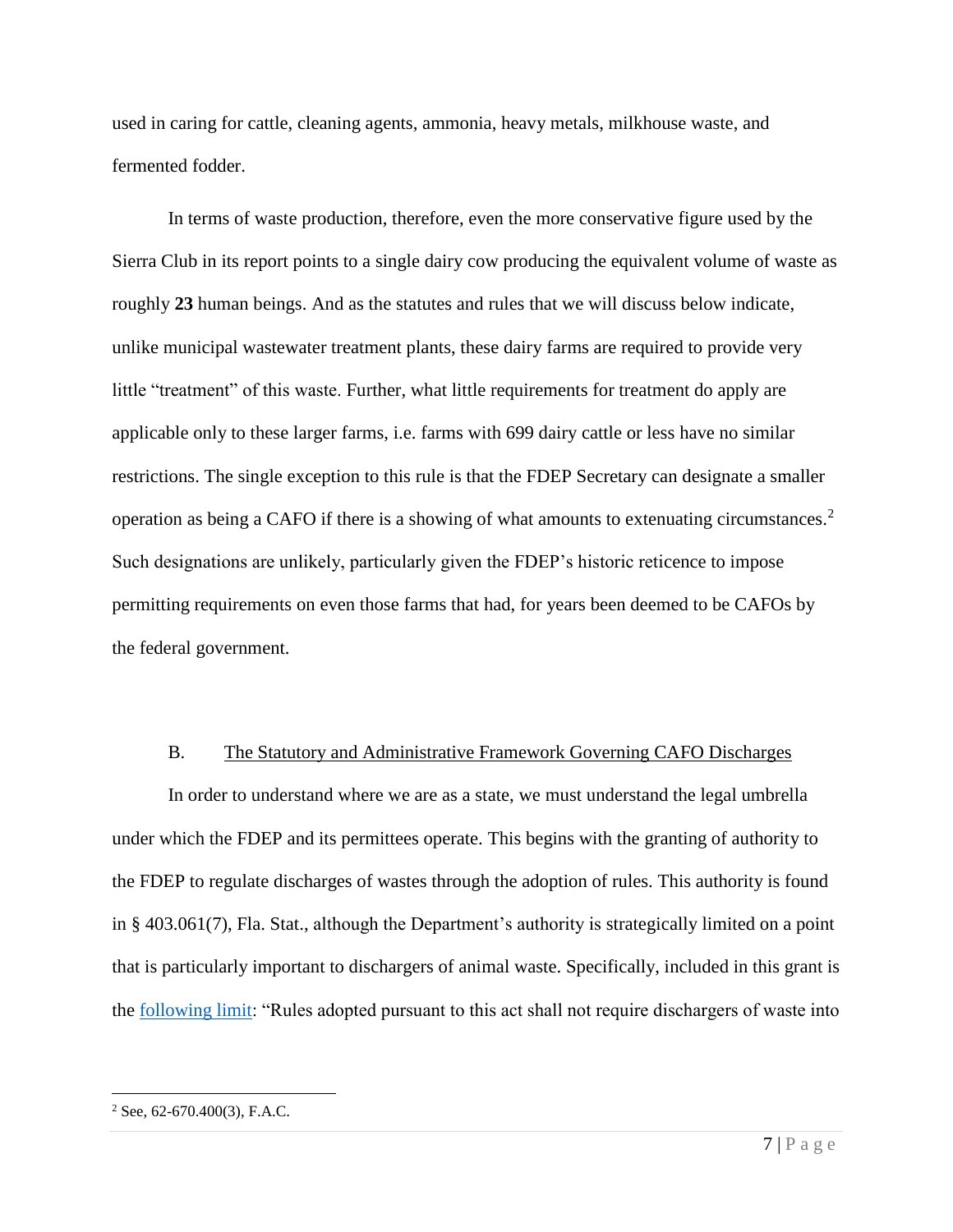waters of the state to improve natural background conditions." "Natural background conditions" is not defined in § 403.031, Fla. Stat., meaning that it is questionable whether cattle dischargers can be made to significantly clean up waters that, as we know, have been highly contaminated for decades before the statutes were even written.

The fact that much of the land north of Lake Okeechobee is highly polluted partially lays directly at the feet of the FDEP. Dairy farms have, for decades, been known producers of copious amounts of nutrient-laden waste. They have been regulated for years by the EPA under the federal Clean Water Act (CWA). However, in Florida, it took court action to force the FDEP to issue and administer "CAFO permits" that would hopefully serve to limit these discharges. The court case, *Save Our Suwannee, Inc., Manasota-88, Inc., The Conservation Alliance of St. Lucie County, Inc., and Linda L. Young vs. State of Florida, Department of Environmental Protection,* (Leon County Circuit Court, Case No. 201-CA-001266, March 3, 2004) resulted in a scathing order<sup>3</sup> (Order) being issued against the FDEP, ordering it to begin the permitting process for CAFOs. The Order acknowledged that the FDEP had entered into some agreements with CAFOs, however, in its Order, the trial court also found that:

> "DEP has accorded the dairy industry a degree of control over the resolution of water pollution problems posed by CAFOs that is not contemplated by the statutory requirements of this state, and which undermines a proper regulatory system required to abate water pollution and conserve and protect the natural resources of this state. The State's responsibility for such abatement, conservation and protection is not optional, or discretionary. It is mandated by the Florida Constitution. . ."

(Order, Page 2) the trial court continued:

"The DEP's implementation of constitutional and statutory duties to abate pollution and protect natural resources from pollution from CAFOs is so inadequate as to closely resemble a delegation

<sup>3</sup> Judge Smith's Order is attached as Exhibit A.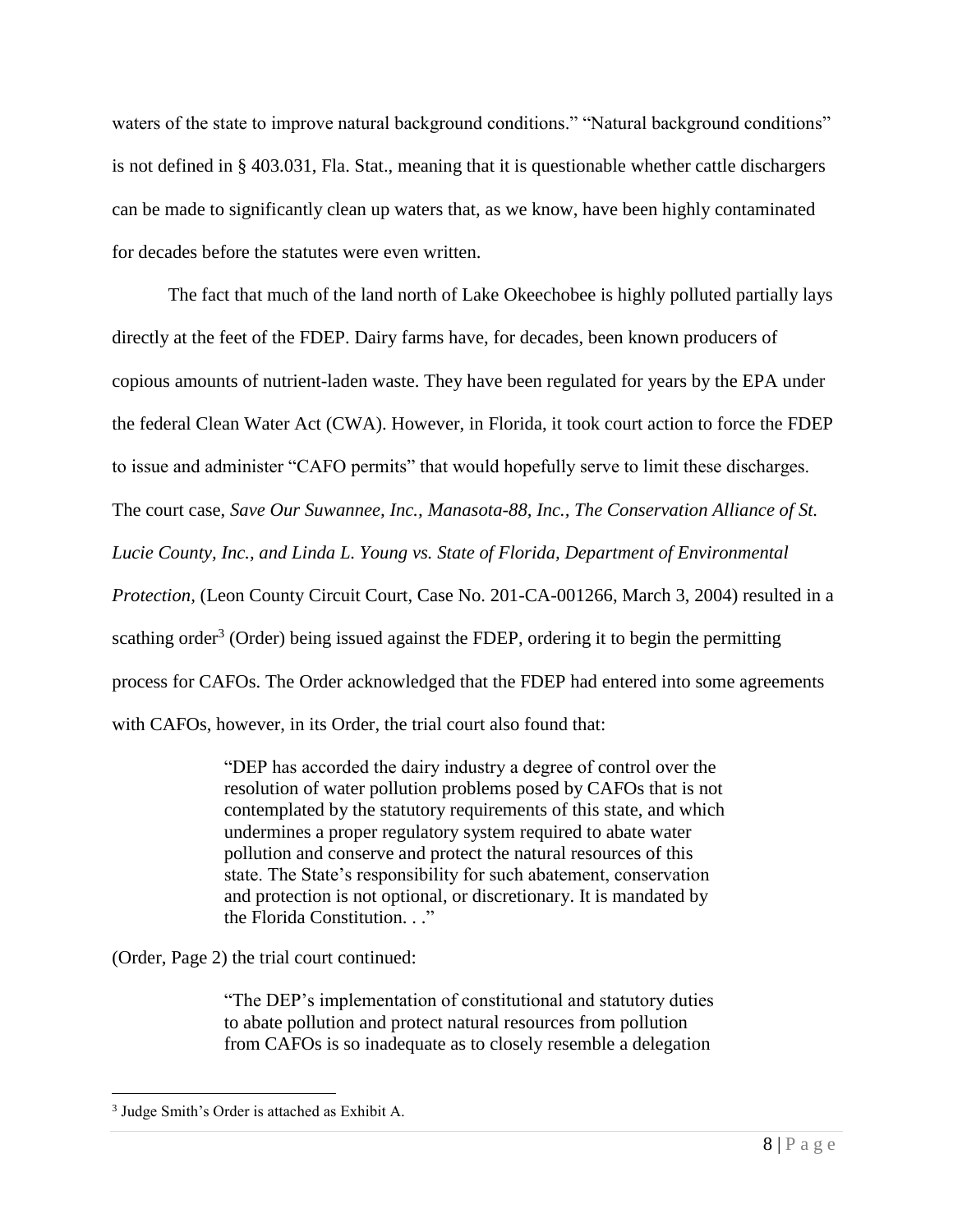of its duties to the industry it is required to regulate. Such agency action can not (sic) continue. . ."

(Order, Pages 3-4) Indeed, in 2004, when this order was issued, "[n]o dairy [had] ever been required to apply for a permit specified in the National Pollutant Discharge Elimination System ('NPDES') permitting program adopted pursuant to the federal Clean Water Act ('CWA') as provided in 33 U.S.C. §1311(a) and §1342..."<sup>4</sup> (Order, Page 5) As a result of his findings, the trial judge ordered the FDEP to set up a permitting program and to require that all dairies in Florida with more than 700 cattle apply for and obtain a permit prior to operation. Further, and importantly, the court also ordered the FDEP to "[d]evelop an enforcement program to identify and bring actions to control water pollution from unpermitted CAFOs." (Order, Page 8) Unfortunately, the order was silent on requiring the FDEP to structure its CAFO permits so that they would be enforceable. Nevertheless, it was a step forward.

Since 2004, the FDEP has used the statutes, together with its own rules and agreements with the EPA to require cattle ranches, particularly dairy farms in Florida, to obtain a permit from the FDEP authorizing their discharges into Florida's waterways. The FDEP has used § 403.061(7), Fla. Stat., as authority to adopt administrative rules to regulate CAFOs. It has further used §§ 403.087 and 403.0885, Fla. Stat., as its basis for requiring CAFOs to obtain permits prior to operation. Each of these statutes existed well before the issuance of Judge Smith's 2004 Order.

The administrative rules primarily relied upon by the FDEP in issuing CAFO permits are 62-620 (Wastewater Facility and Activities Permitting), F.A.C., 62-302 (Surface Water Quality Standards), F.A.C., and 62-670 (Feedlot and Dairy Wastewater Treatment and Management

<sup>4</sup> Prior to the issuance of the Order, the FDEP had been relying on § 403.0611, Fla. Stat., as authority to avoid requiring permits in some situations. Instead, the FDEP was entering into unenforceable agreements with some industry groups in an alleged effort to minimize the discharge of pollutants.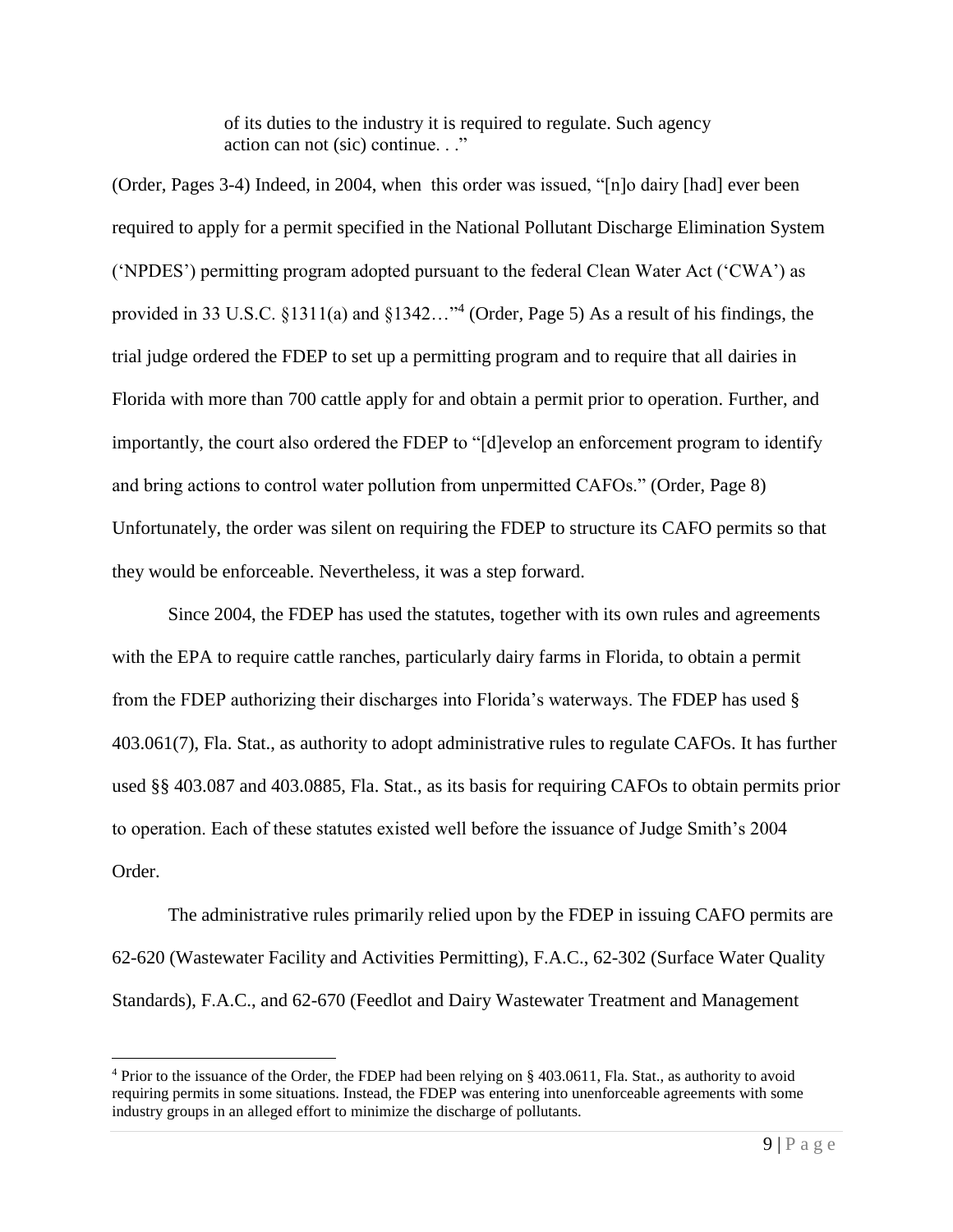Requirements). F.A.C. 62-670.200(3)(b), F.A.C., defines a CAFO as having at least 700 mature dairy cattle.

Although 62-670.200(3)(b), F.A.C. defines a CAFO as having at least 700 mature dairy cattle, this does not mean that the designation automatically results in curtailing wastewater discharges. To the contrary, the rules effectively presume that these farms will eventually discharge to surface and ground waters.<sup>5</sup> Nevertheless, if a dairy is able to convince the FDEP that no surface water discharge<sup>6</sup> will occur, even as a result of a 25-year, 24-hour storm event, then it will not be "considered a concentrated animal feeding operation regardless of the number of animals at the facility." 62-670.200(3), F.A.C. Consequently, this is a significant issue that is addressed when the dairies apply for permits to the FDEP. Further, it follows that whenever a permit is issued it is an acknowledgment by the FDEP that the facility will, in fact, discharge to surface waters at some point in time.

A close review of 62-670 reveals that the FDEP has recognized that acreage surrounding Lake Okeechobee needs additional restrictions, presumably due to the impacts to the lake associated with nutrient contamination. 62-670.200(8), F.A.C. defines the area impacting Lake Okeechobee as the "Lake Okeechobee Drainage Basin" and it, in turn, is made up of roughly 14 sub-basins.

The heightened requirements for these CAFOs are found in 62-670.500, F.A.C.<sup>7</sup> A close review of this provision shows that:

> • They are not allowed to "cause or contribute to" any violations of water quality standards. (62-670.500(3), F.A.C.)

<sup>5</sup> For example, Rule 62-670.500(1), F.A.C., states that "[t]he discharge of untreated wastewater and runoff from dairy farms may reasonably be expected to be a source of pollution to waters of the state. The purpose of Rule 62-670.500, F.A.C., is to control pollution of waters of the state due to the discharge of wastewater and runoff from dairy farms in the Lake Okeechobee Drainage Basin to surface and ground water."

<sup>&</sup>lt;sup>6</sup> The rule is silent on ground water discharges.

<sup>7</sup> Non-Lake Okeechobee Drainage Basin CAFOs need only comply with 62-670.400, F.A.C., which has no requirements beyond the obligation to apply for a permit.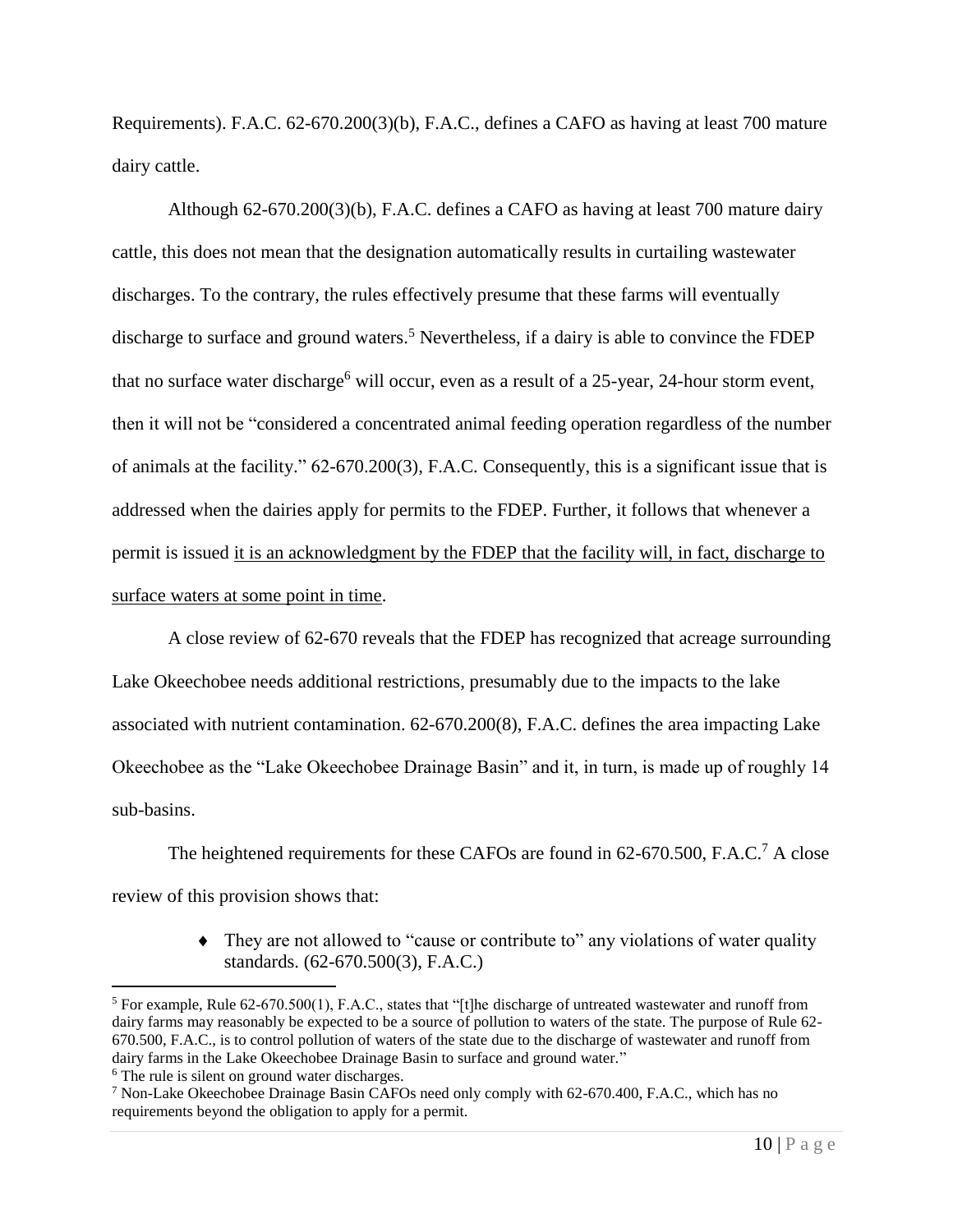- If the CAFOs follow all rule requirements they are presumed to be meeting water quality requirements.  $(62-670.500(4), F.A.C.)$
- The rule requirements that CAFOs must meet in order to be presumed to be meeting water quality requirements include:
	- o Keeping cattle fenced and way from waterways and drainage ditches. (62- 670.500(5)(a), F.A.C.)
	- o The central collection of animal waste and retention of effluent in lagoons/storage ponds for longer periods. (62-670.500(5)(c)1., F.A.C.)
	- $\circ$  The periodic cleaning of storage facilities. (62-670.500(5)(c)2., F.A.C.)
	- o The maximization of water quality benefits from plant uptake of nutrients when wastes are applied via land application.  $(62-670.500(5)(d), F.A.C.)$
	- $\circ$  The analyses of nutrient content on a quarterly basis.  $(62-670.500(5)(d)1)$ , F.A.C.)
	- o The limitation of nutrients applied from waste to the amount required by grasses and/or crops in the area.  $(62-670.500(5)(d)2., F.A.C.)$
	- o The prohibition of applying wastes in areas in which the water table is less than 18 inches deep.<sup>8</sup> (62-670.500(5)(d)3., F.A.C.)
	- o The prohibition of applying wastes in any form to surface waters of the state. (62-670.500(5)(d)4., F.A.C.)
	- o Maintaining specific setback distances. (62-670.500(6), F.A.C.)
	- o The quarterly monitoring of groundwater for levels of Total Nitrogen, Nitrate Nitrogen, Total Phosphorus and Ortho Phosphorus. In addition, background water quality must be monitored and not exceeded. (62- 670.500(7), F.A.C.)

There are three important takeaways from looking at the regulatory framework within

which CAFOs operate. First, while CAFOs are known to be polluters of both surface and groundwaters, the FDEP gives them a way out by presuming them to not be polluting the environment if they follow the FDEP's rules. Second, the FDEP has allowed CAFOs to build and operate waste management systems that are fully capable of failing in major storm events, e.g. hurricanes and floods, knowing that they will not be held liable for environmental destruction that can occur during these events. Third, while there are supposed safeguards in place to prevent contact with surface waters, there are few safeguards, by rule, that address the

<sup>8</sup> NRCS, Code 359, by contrast, states that "[t]he lagoon shall have a bottom elevation that is a minimum of 2 feet above the seasonal high water table unless special design features are incorporated that address buoyant forces, lagoon seepage rates, and non-encroachment of the water table by contaminants." Florida, however, allows a bottom elevation much closer to groundwater, inasmuch as it allows these facilities to operate in areas that are as little as 18 inches above groundwater.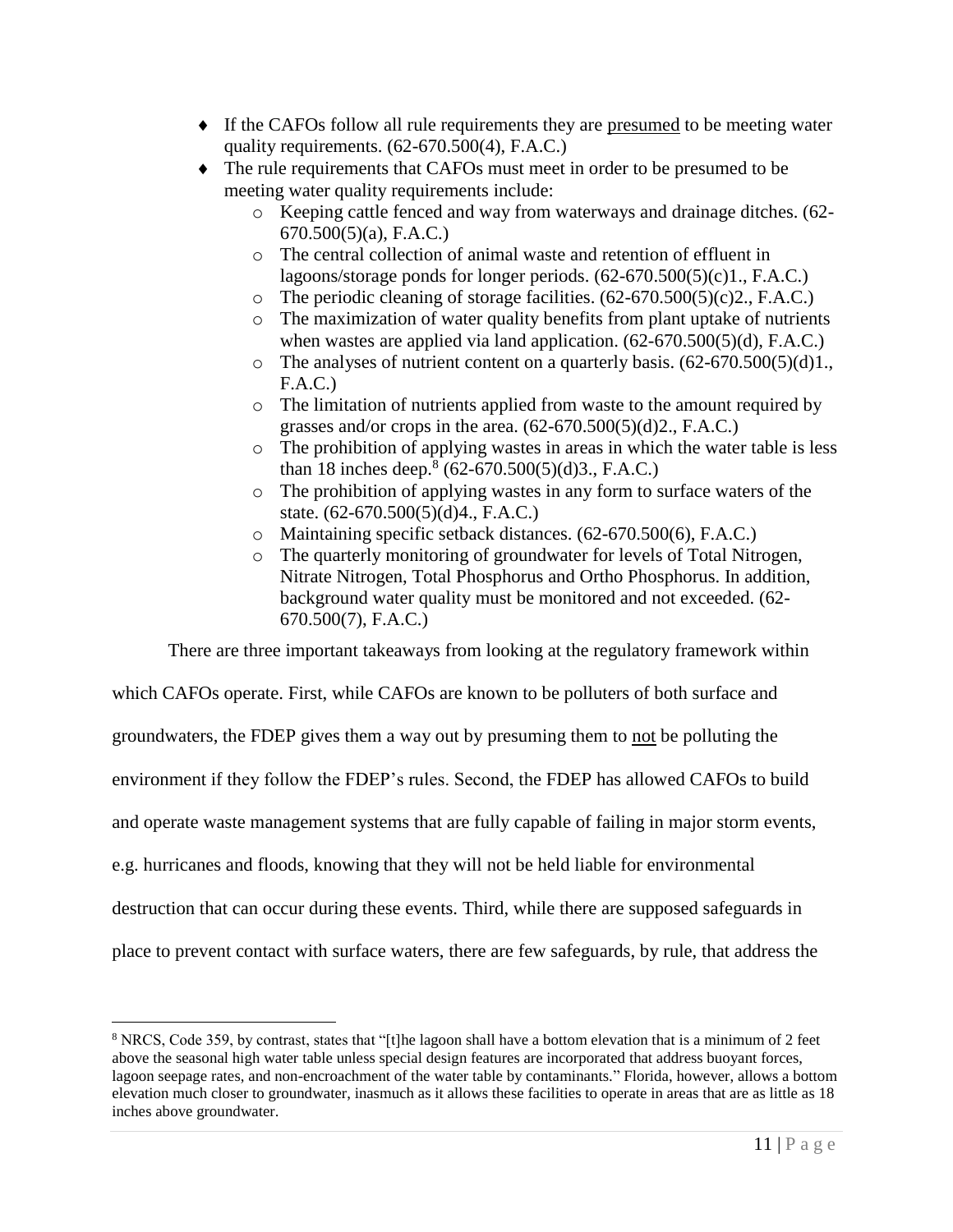potential for groundwater contamination. While storage in lagoons is required, the design of these lagoons is suspect, because even the EPA considers liners for lagoons to be [voluntary.](https://www3.epa.gov/npdes/pubs/cafo_manure_guidance.pdf)<sup>9</sup> Consequently, there is more than ample opportunity for groundwater contamination.

With the above in mind, we reviewed the CAFO permits issued by the FDEP in the South Florida region, and the results of that review follow.



## C. The CAFO Permits Issued by the FDEP

[facility information](https://floridadep.gov/water/domestic-wastewater/content/wastewater-facility-information) can be found on the FDEP's website. From that website we located those facilities that the FDEP has designated as CAFO facilities. There are 31 such permits that the FDEP has issued in a geographical area that is roughly south of Orlando.<sup>10</sup> For the reader's benefit, the above image of Florida, showing the counties involved, is on the FDEP [website.](https://floridadep.gov/districts) The permits have been issued out of the South, Southeast and Southwest Districts. Once identified,

<sup>9</sup> Page 2-25, EPA's *Managing Manure Nutrients at Concentrated Animal Feeding Operations*, December 2004.  $10$  Exhibit B includes a list of the facilities, together with their permit numbers, acreage, size of herd and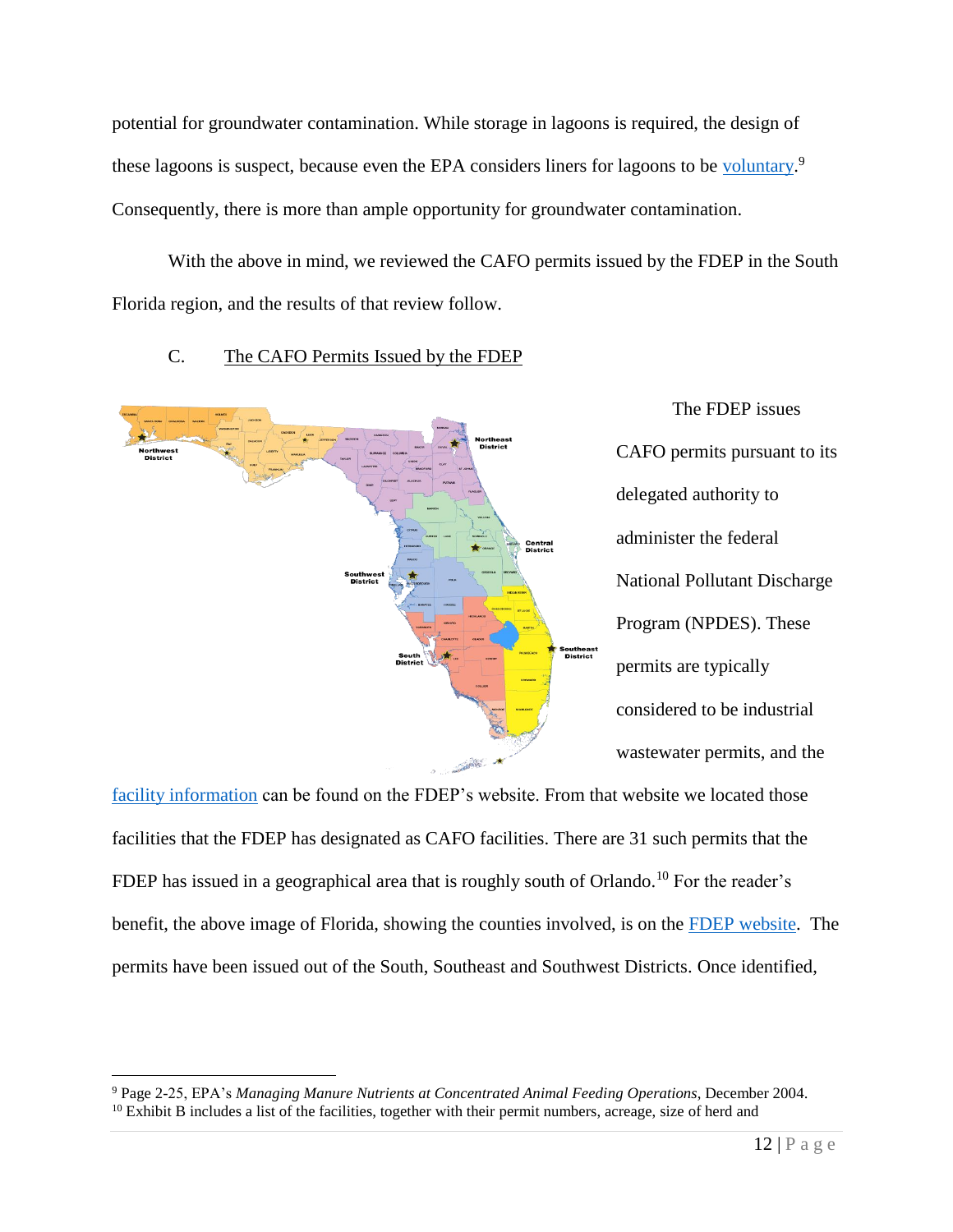we reviewed the permits and nutrient management plans (NMPs) associated with each facility. The results of that review are summarized below.

What we found was that the majority (19 out of 31) of these facilities are operating in the geographical area for which the Southeast District is responsible. This is a district that, according to our [latest report on FDEP enforcement,](https://www.peer.org/assets/docs/fl/7_23_18_Report_on_2017_Enforcement.pdf) is among the worst in the state when it comes to enforcing Florida's environmental laws.

So far as the south Florida counties are concerned, the number of facilities permitted by the FDEP are shown in the table below:

| <b>FDEP Office</b> | <b>County</b>     | <b>Number of CAFO Facilities Under Permit</b> |
|--------------------|-------------------|-----------------------------------------------|
| <b>Southwest</b>   | Hardee            | 6                                             |
| <b>Southwest</b>   | Manatee           | 3                                             |
| <b>South</b>       | Desoto            | $\overline{2}$                                |
| <b>South</b>       | <b>Glades</b>     | $\mathbf{1}$                                  |
| <b>Southeast</b>   | Highlands         | $\overline{4}$                                |
| <b>Southeast</b>   | <b>Okeechobee</b> | 14                                            |
| <b>Southeast</b>   | St. Lucie         | $\mathbf{1}$                                  |

As shown above, 14 of the 19 permits issued by the Southeast District pertain to facilities in Okeechobee County alone. *Thus, they are directly north and adjacent to Lake Okeechobee*.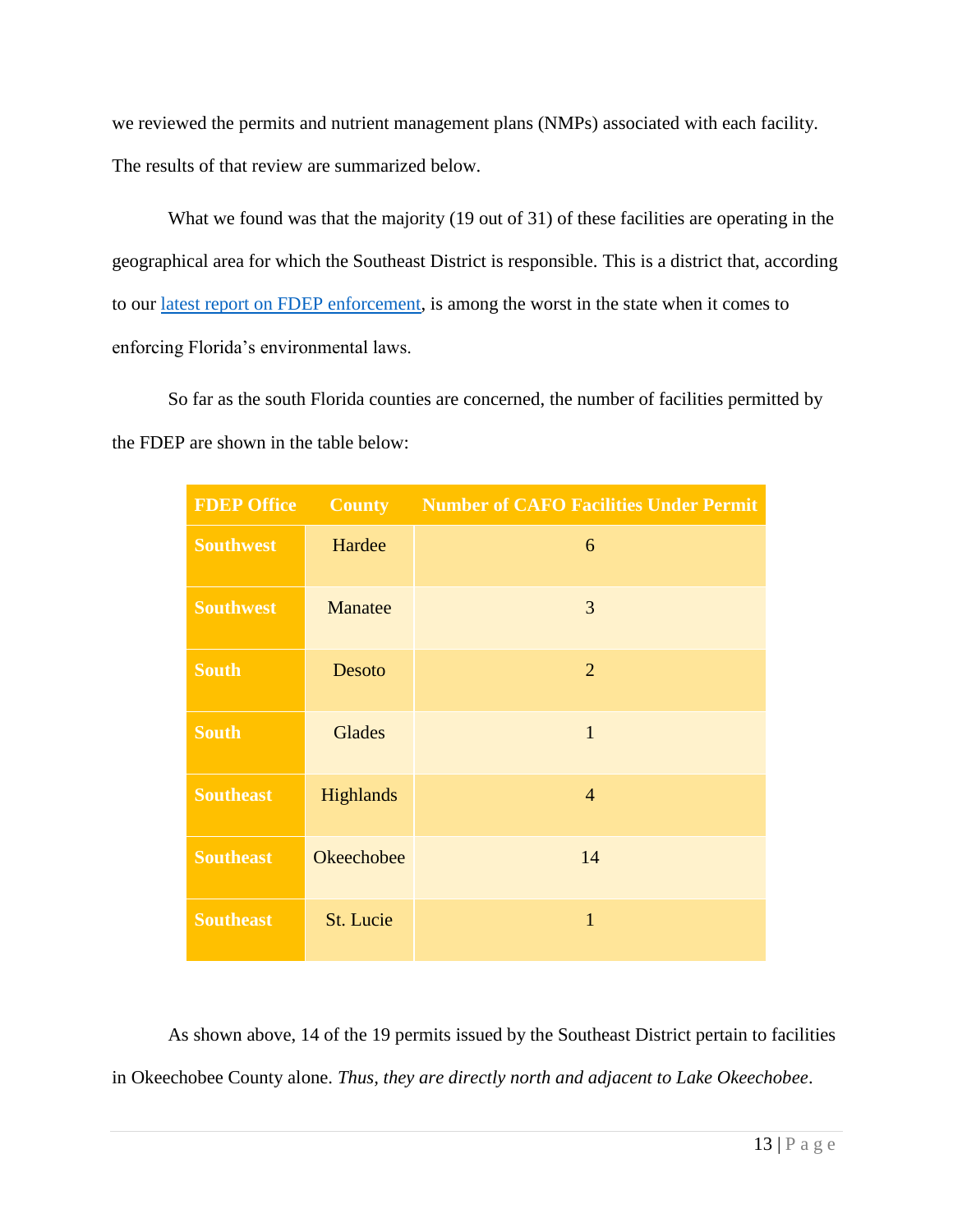Okeechobee County has a population of 39,997, according to its [website.](http://www.co.okeechobee.fl.us/government/about-the-county) Ironically, according to the permits issued by the FDEP, its human population is smaller than the number of dairy cows permitted by the FDEP in that county.

The permits also provide us with information about the number of acreage and cattle in each of these counties.

| <b>County</b>     | <b>Acreage Under</b><br><b>Permit</b> | <b>Acreage Directly</b><br><b>Receiving Waste</b> | <b>Total Number of</b><br><b>Cattle</b> |
|-------------------|---------------------------------------|---------------------------------------------------|-----------------------------------------|
| <b>Hardee</b>     | 8,525.00                              | 2,081.85                                          | 14,667.00                               |
| <b>Manatee</b>    | 1,994.00                              | 1,135.00                                          | 6,900.00                                |
| <b>Desoto</b>     | 2,140.00                              | 470.00                                            | 2,650.00                                |
| <b>Glades</b>     | 300.00                                | 295.00                                            | 3,050.00                                |
| <b>Highlands</b>  | 7,138.10                              | 1,284.60                                          | 14,306.00                               |
| <b>Okeechobee</b> | 24,997.00                             | 3,726.40                                          | 45,685.00                               |
| <b>St. Lucie</b>  | 690.00                                | 175.00                                            | 2,005.00                                |

Based upon the permits issued by the FDEP, we know that, in total, there are now at least 89,263.00 dairy cows being used in Florida's southern CAFOs, and most of them are in Okeechobee County directly to the north of Lake Okeechobee.

Given the number of dairy cattle in this region, each farm produces copious amounts of manure each day. The CAFO permits do not directly indicate the amount produced by each farm,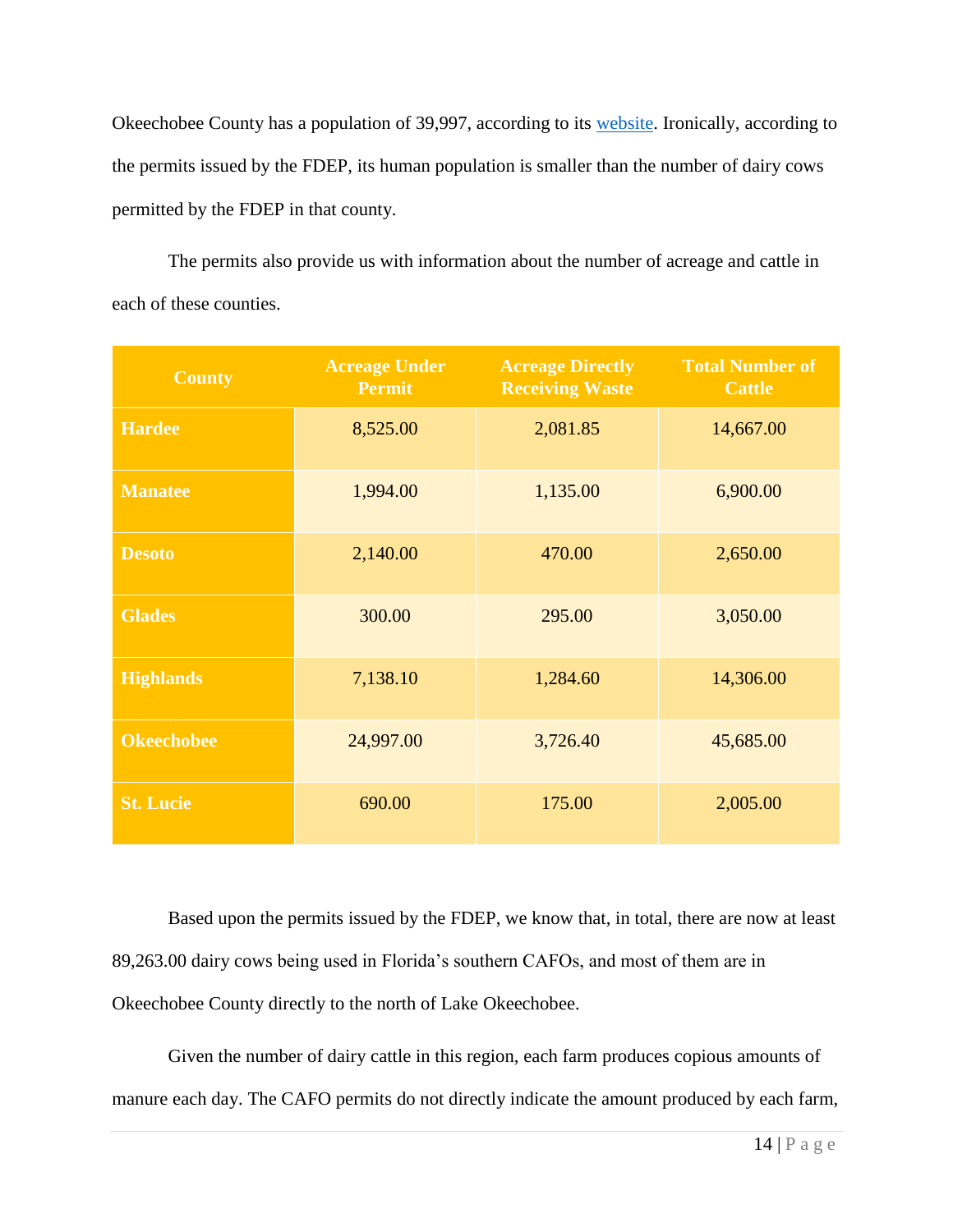however, most of the NMPs provided by the farms include this information. Further, the NMPs often disclose the extent to which the manure is retained onsite or sold to third parties. Further, not all the manure that is retained onsite is makes its way into storage ponds. This is clearly not an exact science, however, based upon reviews of the NMPs provided, it appears that roughly 70% of the manure that is retained onsite ends up in treatment lagoons and/or spray irrigation. The remaining solids are sometimes used for land application by the producing farm. With that in mind, the following table shows the rough amounts of manure produced each year (for each county) by those farms that reported this information (9 did not), the net pounds of manure that are retained onsite, and the net pounds of manure that are transferred to treatment lagoons.

| <b>County</b>     | <b>Total Number</b><br>of Cattle | <b>Lbs. of Manure</b><br><b>Produced Each</b><br>Year | <b>Net Lbs.</b><br>Manure/Yr.<br><b>Remaining On</b><br><b>Site</b> | <b>Net Lbs.</b><br>Manure/Yr.<br><b>Going to</b><br><b>Treatment</b> |
|-------------------|----------------------------------|-------------------------------------------------------|---------------------------------------------------------------------|----------------------------------------------------------------------|
| <b>Hardee</b>     | 14,667.00                        | 341,076,575.00                                        | 76,115,056.00                                                       | 53,280,539.20                                                        |
| <b>Manatee</b>    | 6,900.00                         | <b>Not Reported</b>                                   | <b>Not Reported</b>                                                 | <b>Not Reported</b>                                                  |
| <b>Desoto</b>     | 2,650.00                         | 49,275,000.00                                         | 49,275,000.00                                                       | 34,492,500.00                                                        |
| <b>Glades</b>     | 3,050.00                         | <b>Not Reported</b>                                   | <b>Not Reported</b>                                                 | <b>Not Reported</b>                                                  |
| <b>Highlands</b>  | 14,306.00                        | 486,526,096.00                                        | 178,596,584.90                                                      | 125,017,609.43                                                       |
| <b>Okeechobee</b> | 45,685.00                        | $1,019,411,779.65$ <sup>11</sup>                      | 384,578,914.72                                                      | 269, 205, 240. 30                                                    |
| <b>St. Lucie</b>  | 2,005.00                         | 55,890,807.50                                         | 55,890,807.50                                                       | 39,123,565.25                                                        |

<sup>&</sup>lt;sup>11</sup> 4 farms in Okeechobee County did not provide data on the amount of manure production. Consequently, the cumulative totals for this county are significantly lower than what is realistically being produced.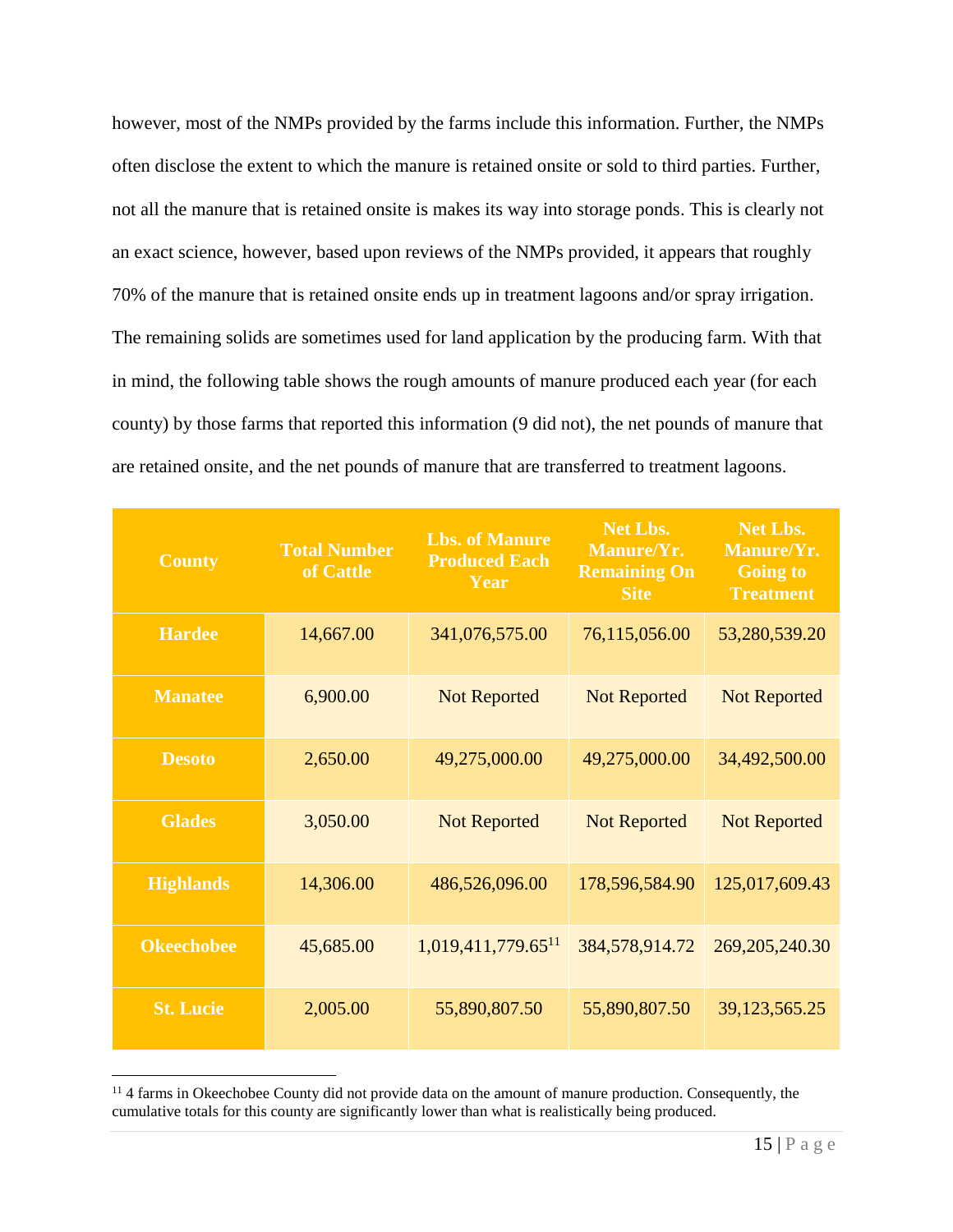| <b>Cumulative</b> |           |                                                |  |
|-------------------|-----------|------------------------------------------------|--|
| <b>Totals</b>     | 89,263.00 | 1,952,180,258.15 744,456,363.12 521,119,454.18 |  |

In considering the above data, we would caution that it contains no data from the 30% of the farms that did not provide any information on this subject to the FDEP. Those farms have a cumulative total of 18,049.00 cattle, or 20% of all the cattle being used in this region. If we assume that the manure production on the non-reporting farms is equal to that of those that did report, we would estimate that it would add an additional 390,436,051.63 pounds of manure produced each year in the region.

In addition to manure, it is a fair question to ask to what extent these farms are producing wastewater that must be disposed of by them. The FDEP permits also give us some insight into this aspect of CAFO operations. Each of these operations produces effluent that is often referred to as "barn wash," which is comprised of water used to hose down each cow, the equipment being used, and the waste produced by each cow. Each CAFO permit provides detailed estimates of the amount of such wastewater that is produced each day. Accordingly, we assimilated this data and reached the following results for each of the counties identified above.

| <b>County</b>  | <b>Total Number of</b><br><b>Cattle</b> | <b>Total Gallons of</b><br><b>Wastewater</b><br><b>Produced Each Day</b> |
|----------------|-----------------------------------------|--------------------------------------------------------------------------|
| <b>Hardee</b>  | 14,667.00                               | 4,357,884.00                                                             |
| <b>Manatee</b> | 6,900.00                                | 397,006.05                                                               |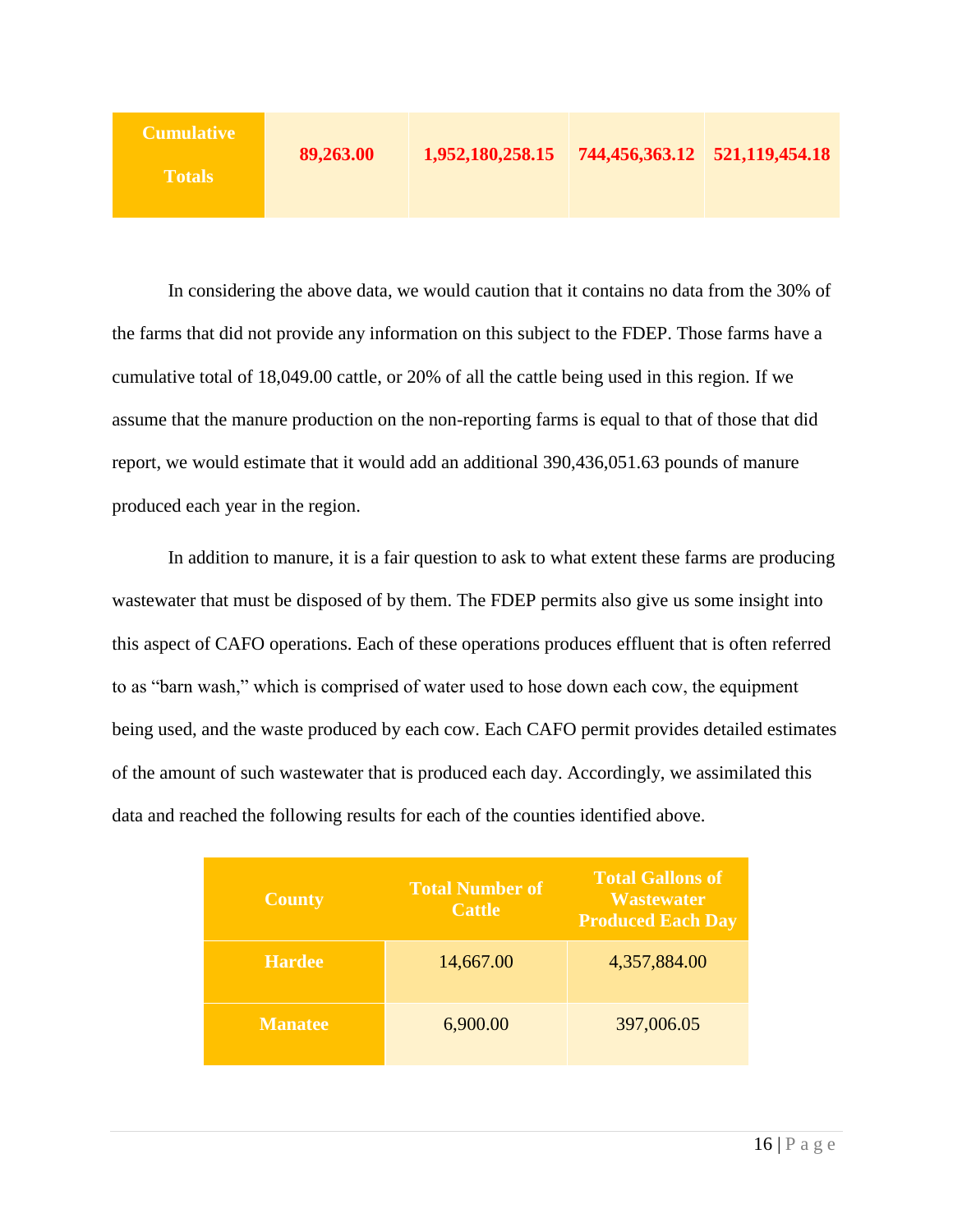| <b>Desoto</b>     | 2,650.00  | 62,000.00    |
|-------------------|-----------|--------------|
| <b>Glades</b>     | 3,050.00  | 180,000.00   |
| <b>Highlands</b>  | 14,306.00 | 968,426.00   |
| <b>Okeechobee</b> | 45,685.00 | 4,083,364.00 |
| <b>St. Lucie</b>  | 2,005.00  | 52,000.00    |

Based on information provided in the permits, all of these CAFOs combined are producing at least **10,100,680.05** gallons of nutrient-laden wastewater each day, and this wastewater must be treated before its release back into the environment. On that point, the next consideration is the extent to which the wastewater is contaminated with nutrients such as nitrogen and phosphorus.

While the permits do not directly specify the amount of nutrients allowed to be produced by each farm, we did find that the NMPs provided by the facilities to the FDEP do categorize the wastewater produced. The NMPs typically advise the FDEP about the number of pounds of nutrients (nitrogen or phosphorus) produced each day by each animal.<sup>12</sup> Knowing this information, together with the size of the herd, allows for a calculation of the nutrient production for each farm. Consequently, based upon those NMPs (except for 6 that did not report this

 $12$  It should be noted that the number of pounds varies somewhat, depending upon whether the cows are milk cows, dry cows, calves etc. The percentage of non-milk cows on each farm is typically miniscule when compared with the number of milk cows in production. Milk cows typically produce the highest volume of nutrients in each herd.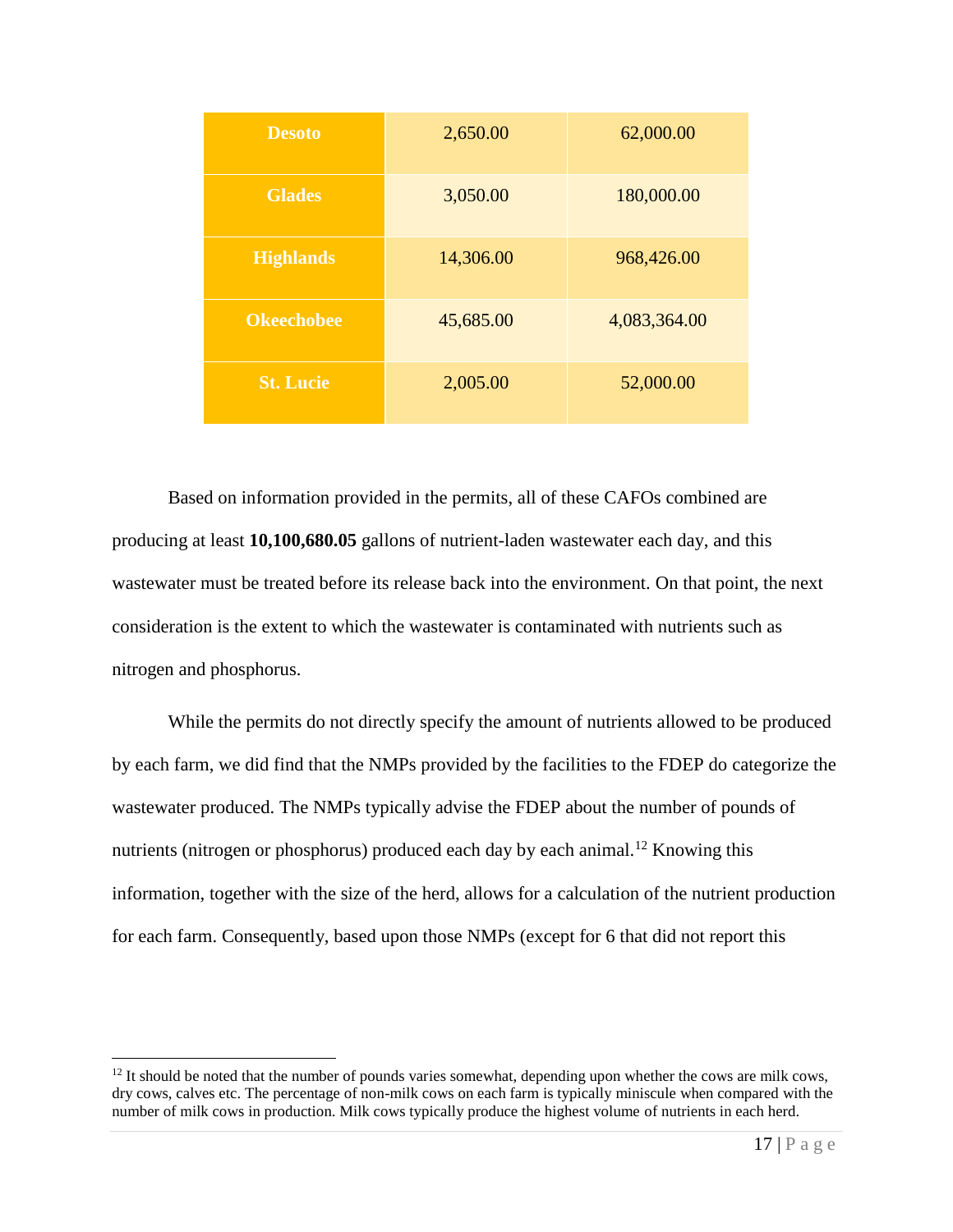information in their NMPs) we were able to calculate the rough number of pounds of nutrients that are being produced by each farm on an annual basis.

On average, we found that each dairy cow on these CAFOs produces .62 pounds of nitrogen each day. Likewise, an average of .22 pounds of phosphorus is produced. However, these amounts can vary by farm, based upon the types of feed consumed by each cow. Cumulatively, this means that, on average, 750,521.01 pounds of nitrogen is produced each year by each CAFO in this region. Likewise, an average of 274,484.10 pounds of phosphorus is produced. County-by-county production is as follows:

| <b>County</b>                                           | <b>Total Number</b><br>of Cattle | <b>Total Gallons of</b><br><b>Wastewater</b><br><b>Produced Each</b><br>$\overline{\mathbf{Day}}$ | Lbs. of<br><b>Nitrogen</b><br><b>Production/Yr.</b> | Lbs. of<br><b>Phosphorus</b><br><b>Production/Yr.</b> |
|---------------------------------------------------------|----------------------------------|---------------------------------------------------------------------------------------------------|-----------------------------------------------------|-------------------------------------------------------|
| <b>Hardee</b>                                           | 14,667.00                        | 4,357,884.00                                                                                      | 3,365,672.30                                        | 907,079.75                                            |
| <b>Manatee</b>                                          | 6,900.00                         | 397,006.05                                                                                        | <b>Not Reported</b>                                 | <b>Not Reported</b>                                   |
| <b>Desoto</b>                                           | 2,650.00                         | 62,000.00                                                                                         | 394,200.00                                          | 241,447.50                                            |
| <b>Glades</b>                                           | 3,050.00                         | 180,000.00                                                                                        | <b>Not Reported</b>                                 | <b>Not Reported</b>                                   |
| <b>Highlands</b>                                        | 14,306.00                        | 968,426.00                                                                                        | 907,079.75                                          | 879,156.52                                            |
| <b>Okeechobee</b>                                       | 45,685.00                        | 4,083,364.00                                                                                      | 17,216,371.10                                       | 6,386,186.00                                          |
| <b>St. Lucie</b>                                        | 2,005.00                         | 52,000.00                                                                                         | 365,912.50                                          | 95,137.25                                             |
| <b>Combined</b><br><b>Nutrient</b><br><b>Production</b> |                                  |                                                                                                   | 23,266,151.20                                       | 8,509,007.02                                          |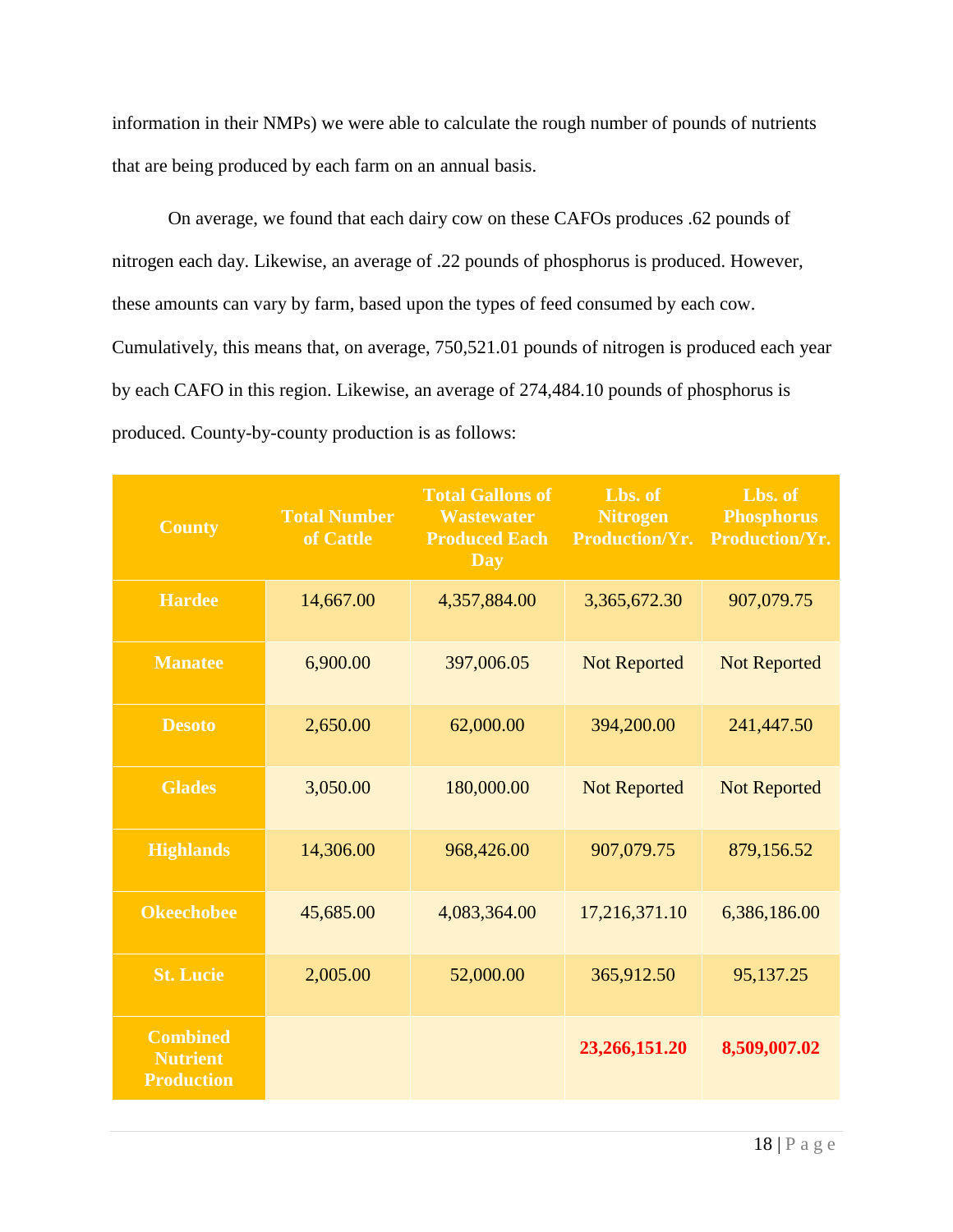Once again we see that the disproportionate amount of nutrient production is in Okeechobee County, just north of Lake Okeechobee.

The fact that so many nutrients are produced does not mean that they are all being discharged into the environment without being used for beneficial purposes. Modern CAFOs typically engage in a process of planting specific types of crops on pastures that will assist in using the nutrients contained within animal waste. These crops are capable of a certain amount of "uptake" which means that they essentially recycle the nutrients into feed that can be consumed by the herd. Bermuda grass is a typical crop that is planted. Today's NMPs typically discuss the uptake rates of their crops in an effort to show that the amount of nutrients available to be discharged into the environment is less than what is actually produced by the herds. All but two of the documents available from the FDEP for CAFO facilities discussed these uptake rates, and those documents revealed a total expected annual rate of uptake to be 3,106,179.35 pounds of nitrogen and 870,799.63 pounds of phosphorus. This leads to a **net** amount of nitrogen potentially available for discharge into the environment of **20,162,935.85** pounds each year, and **7,639,936.39** pounds of phosphorus. In other words, a considerable amount of nutrients remains even after being utilized for crop production. The uptake rates per county are shown below:

| <b>County</b>  | <b>Total Gallons of</b><br><b>Wastewater</b><br><b>Produced Each</b><br>Day | Lbs. of<br><b>Nitrogen</b><br><b>Uptake/Yr.</b> | Lbs. of<br><b>Phosphorus</b><br><b>Uptake/Yr.</b> |
|----------------|-----------------------------------------------------------------------------|-------------------------------------------------|---------------------------------------------------|
| <b>Hardee</b>  | 4,357,884.00                                                                | 692,916.65                                      | 242,912.95                                        |
| <b>Manatee</b> | 397,006.05                                                                  | <b>Not Reported</b>                             | <b>Not Reported</b>                               |
| <b>Desoto</b>  | 62,000.00                                                                   | 69,195.00                                       | 16,224.00                                         |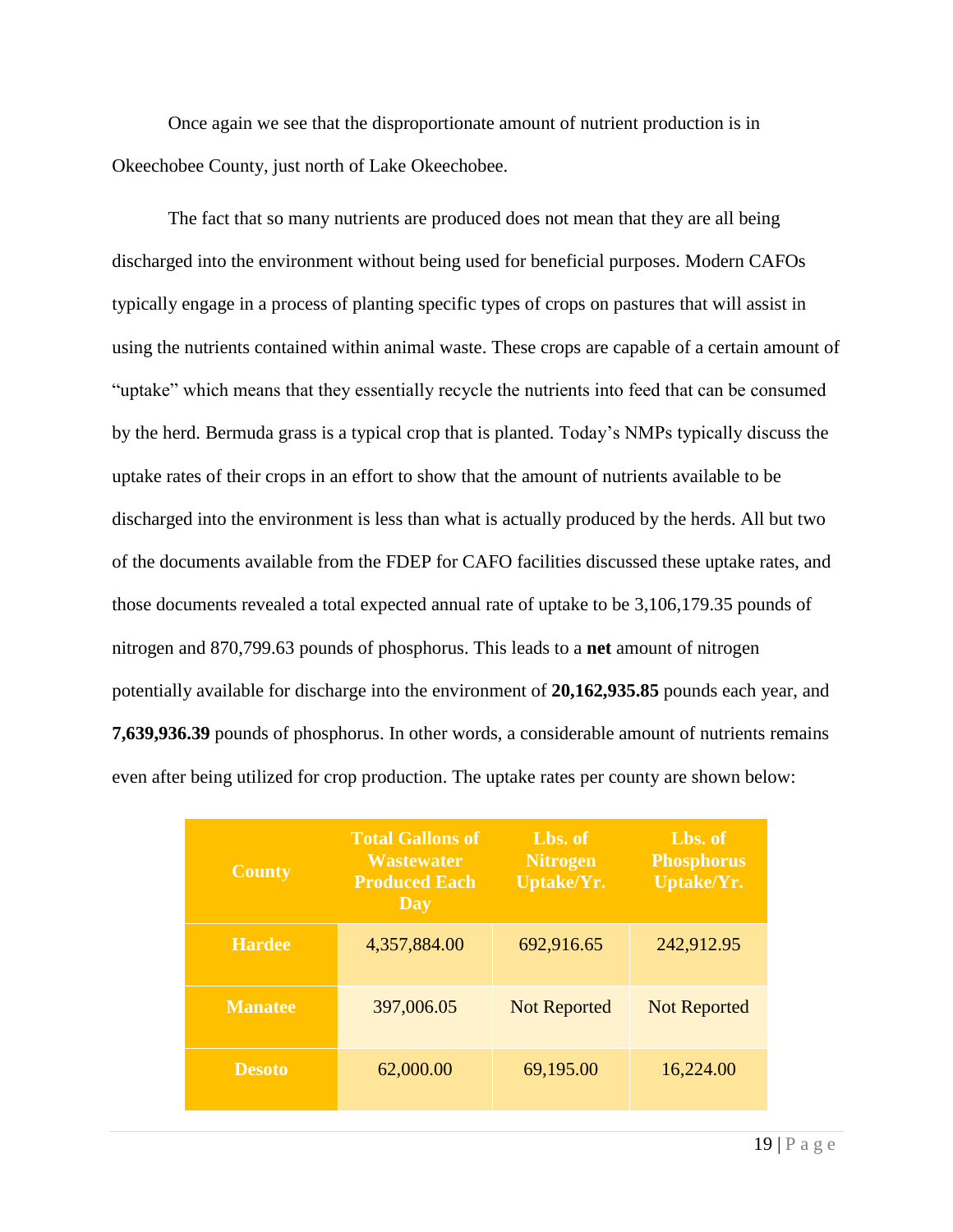| <b>Glades</b>                                           | 180,000.00   | <b>Not Reported</b> | <b>Not Reported</b> |
|---------------------------------------------------------|--------------|---------------------|---------------------|
| <b>Highlands</b>                                        | 968,426.00   | 517,087.50          | 206,033.70          |
| <b>Okeechobee</b>                                       | 4,083,364.00 | 1,210,785.20        | 356,947.70          |
| <b>St. Lucie</b>                                        | 52,000.00    | 69,125.00           | 8,225.00            |
| <b>Combined</b><br><b>Nutrient</b><br><b>Production</b> |              | 3,106,179.35        | 870,799.63          |

The net nitrogen and phosphorus available for discharge in each county thus becomes:

| <b>County</b>     | <b>Total Gallons of</b><br><b>Wastewater</b><br><b>Produced Each</b><br><b>Day</b> | Lbs. of<br><b>Nitrogen</b><br>Discharge /Yr. | Lbs. of<br><b>Phosphorus</b><br>Discharge/Yr. |
|-------------------|------------------------------------------------------------------------------------|----------------------------------------------|-----------------------------------------------|
| <b>Hardee</b>     | 4,357,884.00                                                                       | 2,672,755.65                                 | 226,952.50                                    |
| <b>Manatee</b>    | 397,006.05                                                                         | <b>Not Reported</b>                          | <b>Not Reported</b>                           |
| <b>Desoto</b>     | 62,000.00                                                                          | 327,969.00                                   | 226,952.50                                    |
| <b>Glades</b>     | 180,000.00                                                                         | <b>Not Reported</b>                          | <b>Not Reported</b>                           |
| <b>Highlands</b>  | 968,426.00                                                                         | 1,406,907.80                                 | 673,122.82                                    |
| <b>Okeechobee</b> | 4,083,364.00                                                                       | 16,005,585.90                                | 6,029,238.30                                  |
| <b>St. Lucie</b>  | 52,000.00                                                                          | 296,787.50                                   | 86,912.25                                     |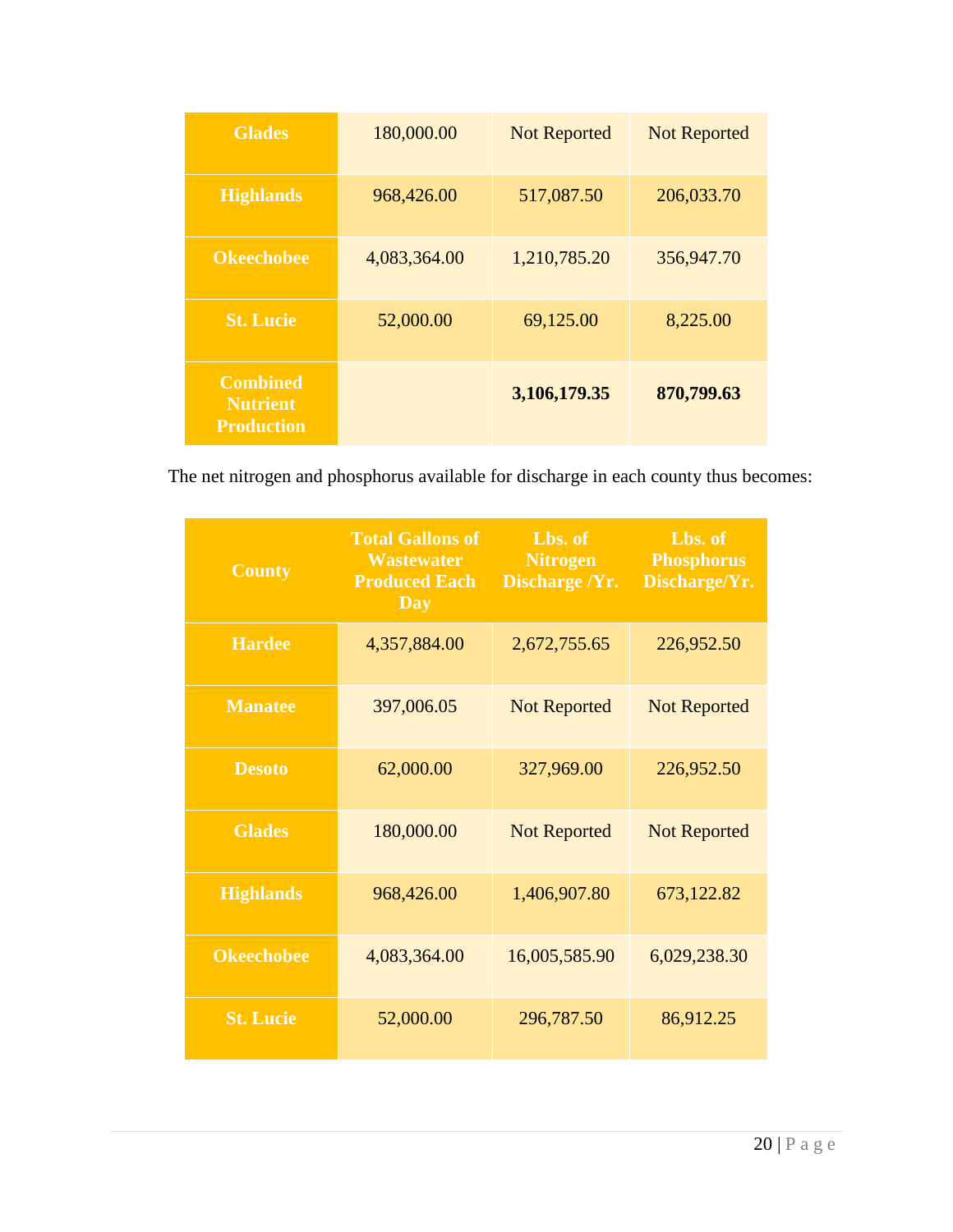| nbined<br>trient | 20, 162, 935.85 | 7,639,936.39 |
|------------------|-----------------|--------------|
| duction          |                 |              |

The above numbers do not mean that these volumes of nitrogen and phosphorus are being directly discharged by CAFOs into Florida's surface and groundwaters. Indeed, they are not. In the first place, it must be understood that they are merely estimates that are provided by facility engineers to the FDEP to show the FDEP that they are able to recoup some of the nutrients that are produced. Further, some of these nutrients are clearly captured by the facilities and used for other purposes or trucked away so that their ability to harm the environment is minimized. However, the numbers do show that significant volumes of waste still remain available for discharge into the environment, even after accounting for uptake by new crops.

## D. What the CAFO Permits Do Not Tell Us

Co<sub>1</sub>  $N<sub>l</sub>$ Pro

Consider for a moment that as part of the NPDES program the FDEP routinely issues domestic wastewater permits authorizing the discharge of treated wastewater from the multiple sewage treatment plants in Florida. These permits set forth in detail the exact limits that these plants are allowed to discharge in the form of various chemicals, nutrients, solids etc. on a monthly basis. And from the above CAFO data outlined in this report one might think that CAFO permits would also tell the public a significant amount about exactly how many nutrients are being discharged (and allowed to be discharged) into the environment by these facilities. But that is not the case. Unlike municipal treatment plants that are treating human waste, the wastes produced by CAFOs do not contain human pathogens. Consequently, environmental regulatory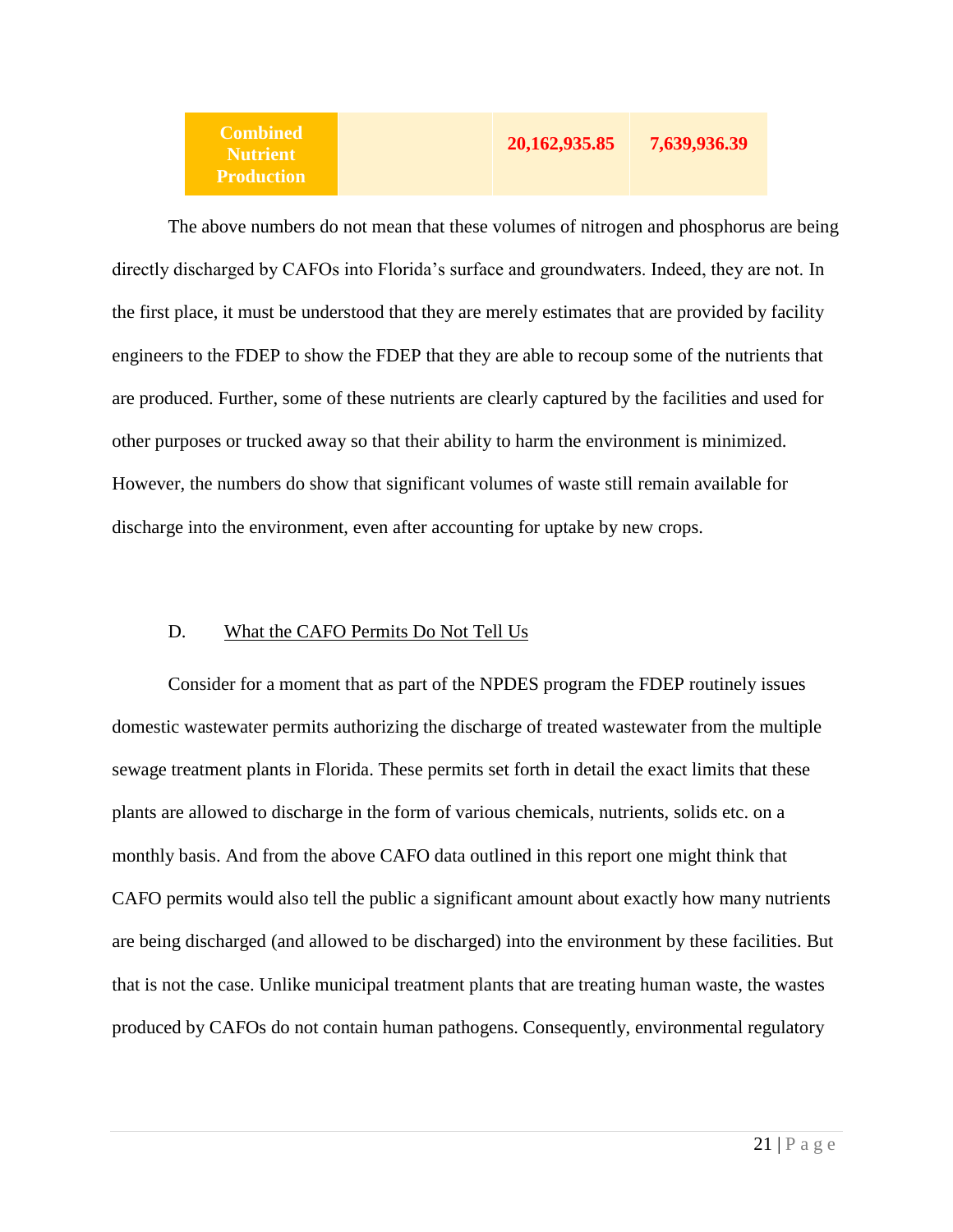agencies do not require reporting with the same specificity as is required from with other NPDES facilities.

What we found in our review of FDEP's CAFO permits is that they are all rather standard, cookie-cutter documents that ultimately impose only general requirements upon the facilities and that ultimately do not tell the FDEP, or the public, exactly how much in the way of contaminates each facility is discharging each month. Since CAFOs do not allow the direct discharge of waste into surface waters except in the event of a 25-year, 24-hour rainfall event, the permits require reporting of various parameters such as flow, nitrogen levels and phosphorus levels only when such discharges occur. Yet, even when such discharges happen, the permits only require the facility to report the amount of the various pollutants that were discharged. In other words, they do not limit the amount of these pollutants that can be discharged into the environment. **Consequently, if a facility discharges nutrient-laden animal waste, treated or untreated, directly into a surface water it can do so and not violate its permit, provided the discharge occurs during a 25-year, 24-hour rainfall event.**

So far as land application is concerned, these facilities are only obligated to report the amount of effluent that is applied, and those reports are typically only submitted on a semiannual or quarterly basis. This means that there are effectively no limits on the amount of nitrogen and/or phosphorus that can actually be applied by the facilities during operation. So long as they tell the FDEP a few times a year how much nitrogen and/or phosphorus was found in a sample taken for reporting purposes, the FDEP will consider that they have complied with their permits.

The facilities are also required to monitor the state of the groundwater under their property. For this purpose, they are required to install monitoring wells, typically at the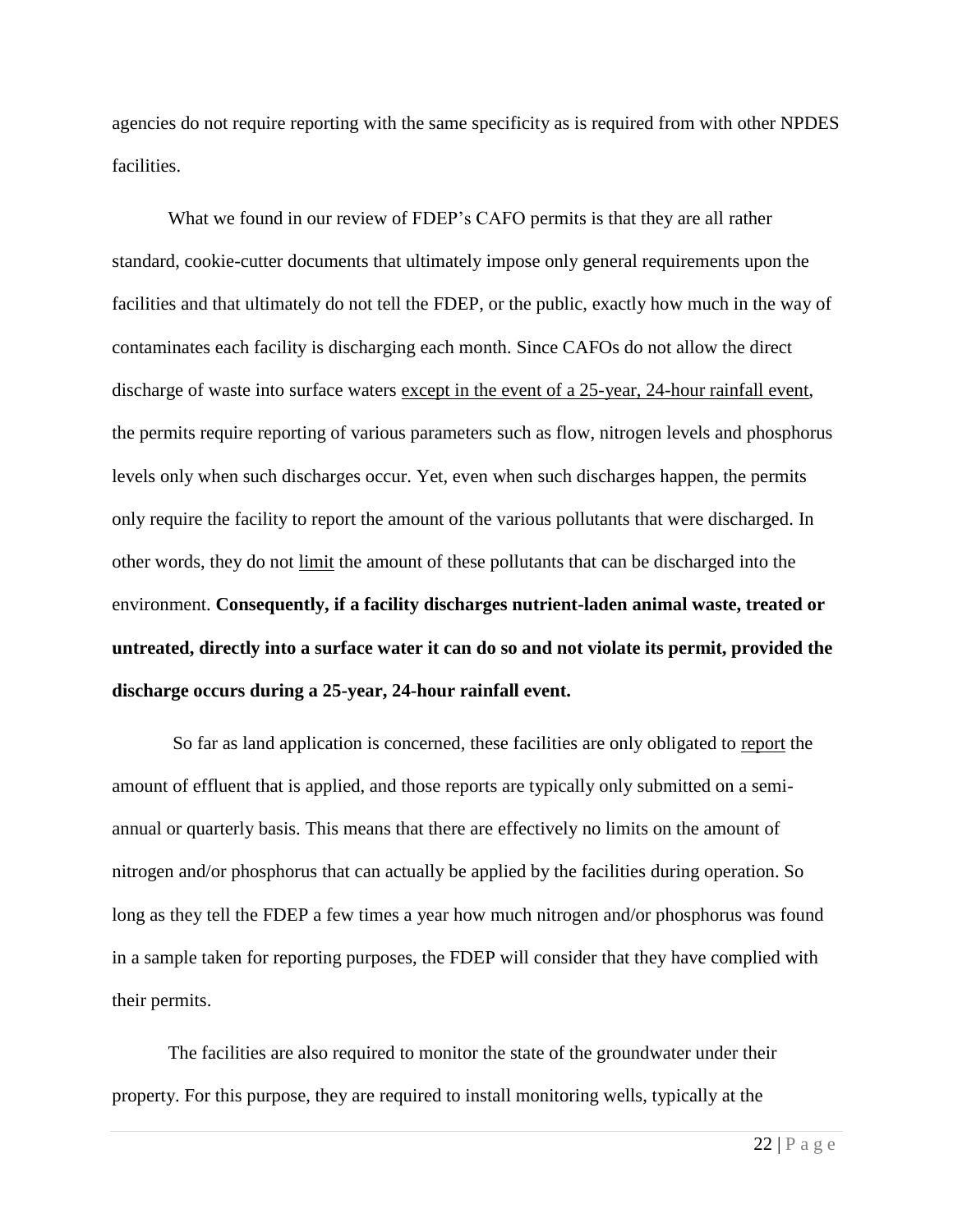perimeters of sprayfields and/or storage ponds from which to conduct the sampling. However, the facilities are also given a zone of discharge that typically extends to their property boundary, meaning that their primary obligation is to ensure that any discharges are within groundwater limits at the time that they leave the edge of the property.

As with land application, groundwater is required to be tested twice a year, although on some occasions discharge monitoring reports with test data are submitted quarterly. **We found that none of the permits set specific limits on the amount of fecal coliform, nitrogen, phosphorus, ortho phosphate, or turbidity that is allowed in the groundwater.** The only limits that were set were for pH (6.5-8.5 s.u.) and nitrite plus total nitrate (as N) which has a limit of 10 mg/L. Otherwise, no groundwater limits apply.

We have frequently mentioned NMPs in this report. The facilities are required to submit NMPs to the FDEP prior to issuance of the CAFO permit. However, we found that NMPs were frequently not updated with each new permit cycle. Further, while the permits themselves state that the facility must abide by the NMP, the NMPs themselves were all written by engineering firms hired by the permittee. Consequently, best management practices are often "suggested" rather than being mandatory. Words such as "should" are not infrequently used. Simply stated, the practices and the NMPs that they discuss are essentially aspirational and are typically unenforceable unless the FDEP were able to show a wholesale abdication on the part of a facility in its duty to comply with the NMP. Such was the case in the few enforcement cases that we found for these permits. This is perhaps best encapsulated by a comment in one NMP that we found for a current permit. It stated that, "... even under the best of management conditions it is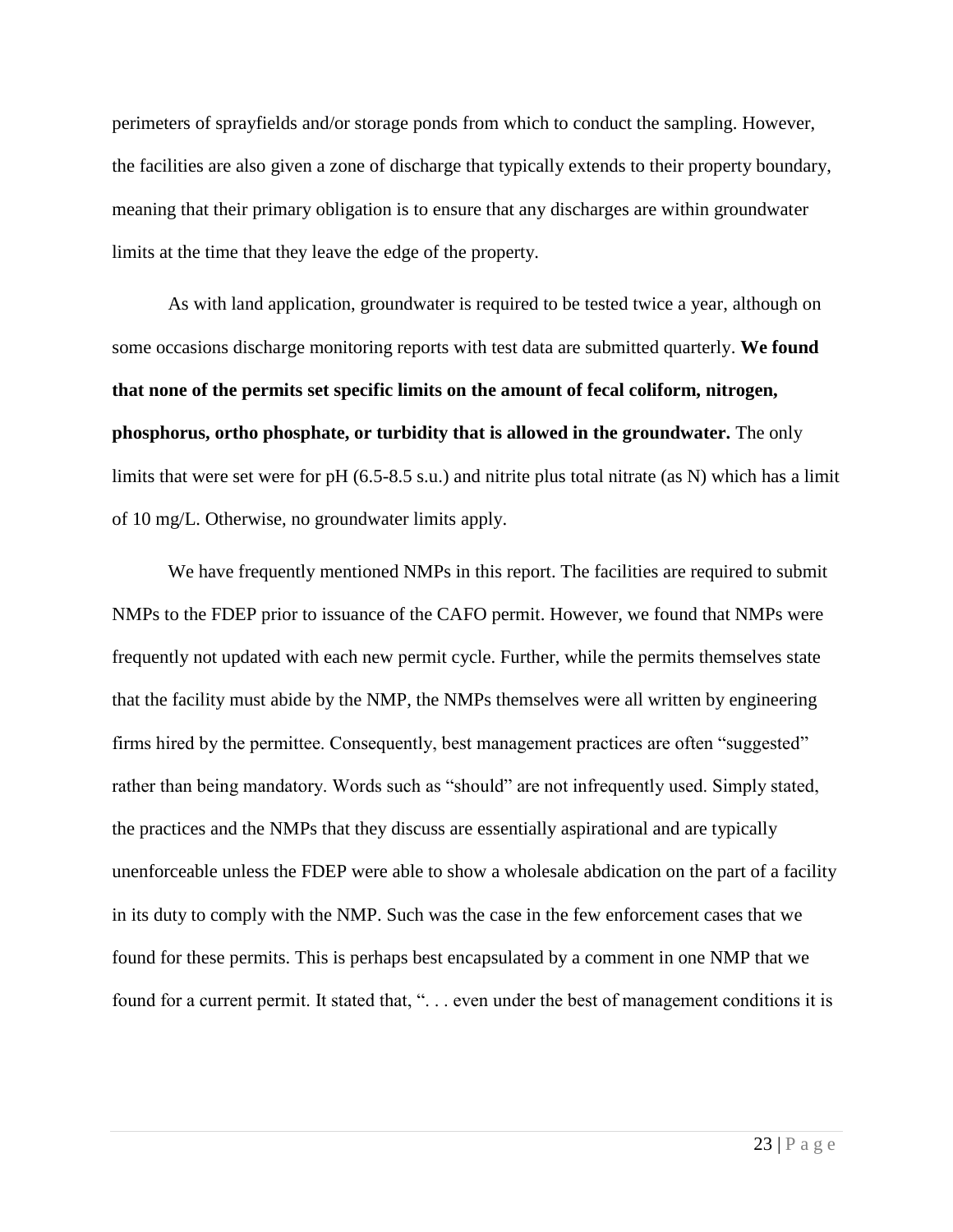understood that the pastures and forage fields will still have significant amounts of nutrients lost in storm runoff."<sup>13</sup>

### E. CAFO Permit Enforcement

Our review of enforcement filings against these CAFOs found that of the 31 permits there have been 5 enforcement actions, 3 of which were against the same dairy in the Southeast District. That dairy, the *J.M. Larson Dairy* has entered into 3 separate consent orders in 2004, 2005, and 2007. Those consent orders were for:

- 2007—OGC No. 07-1456—failure to file an updated NMP--\$500 penalty assessment
- 2005—OGC No. 05-2379—Unauthorized discharge--\$8,500 penalty assessment
- 2005—OGC No. 05-034—Unauthorized discharge--\$2,500 penalty assessment

The remaining 2 enforcement cases were against other dairies for failure to maintain the facility (*Farren Daiken Dairy*) and for failure to submit a required sampling report (*Cameron Daiken Dairy*). Otherwise, the FDEP has reported no enforcement on Oculus against any of the 31 dairies reviewed for this report.

## F. Conclusion

 $\overline{a}$ 

After reviewing the permits for CAFOs in the region that ultimately discharges into Lake Okeechobee it is clear that, while the FDEP has put the facilities under permit, the agency did so

<sup>&</sup>lt;sup>13</sup> This comment was noted in Addendum A of the NMP submitted on behalf of H W Rucks Dairy, Barns 1 & 3, Permit FLA139173